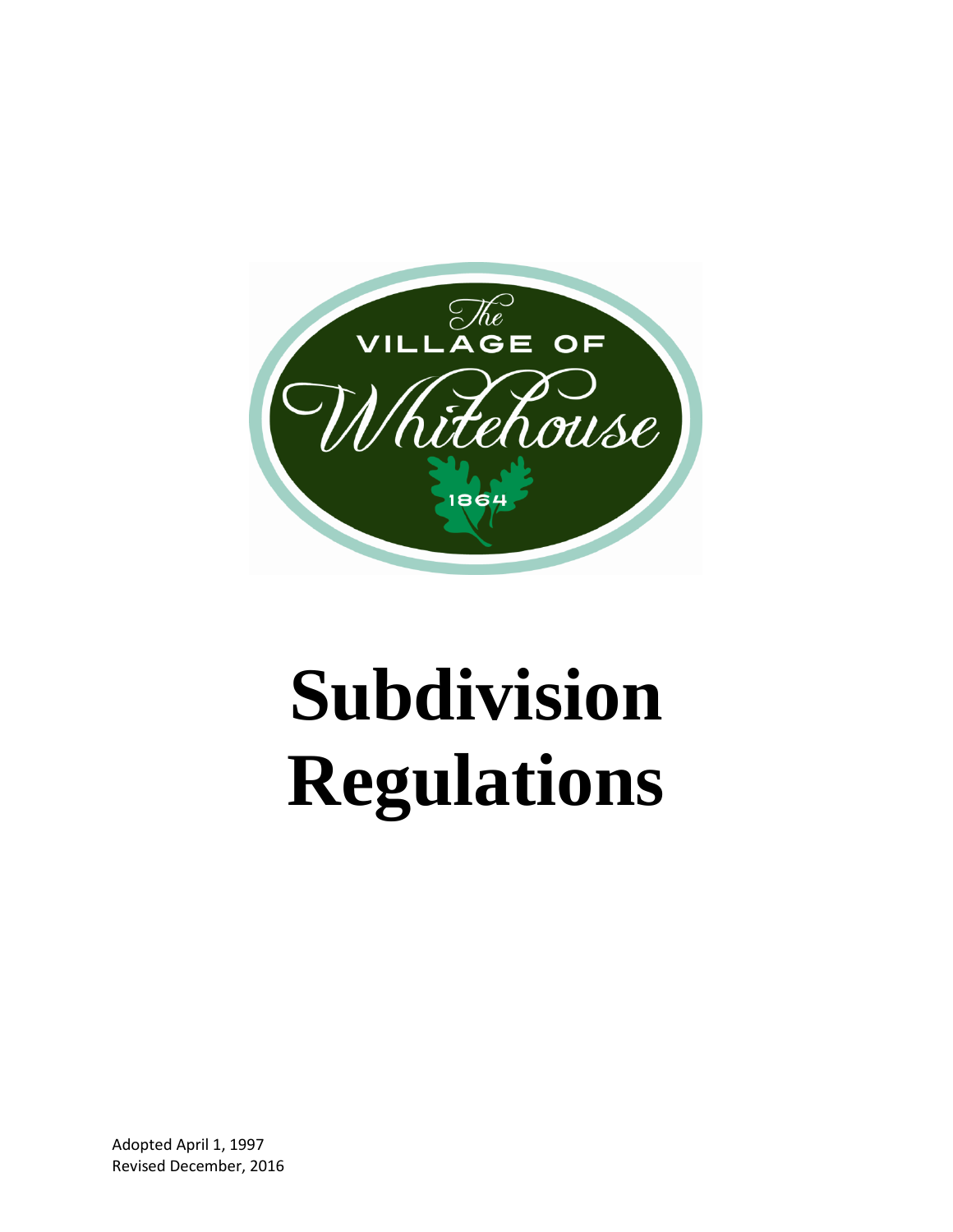## **Table of Contents**

## **Section Page**

## **Subdivision Regulations Chapter 1115 General Provisions**

| 1115.01 |                                                            |  |
|---------|------------------------------------------------------------|--|
| 1115.02 |                                                            |  |
| 1115.03 |                                                            |  |
| 1115.04 |                                                            |  |
| 1115.05 |                                                            |  |
| 1115.06 |                                                            |  |
| 1115.07 | Planned Unit Developments; Regulations May be Modified  03 |  |
| 1115.08 |                                                            |  |
| 1115.09 |                                                            |  |
| 1115.10 |                                                            |  |
|         |                                                            |  |

## **Chapter 1119 Definitions**

## **Chapter 1123 Platting Procedure**

| 1123.01 |  |
|---------|--|
| 1123.02 |  |
| 1123.03 |  |
| 1123.04 |  |
| 1123.05 |  |

## **Chapter 1127 Design Standards**

| 1127.04 |  |
|---------|--|
|         |  |
|         |  |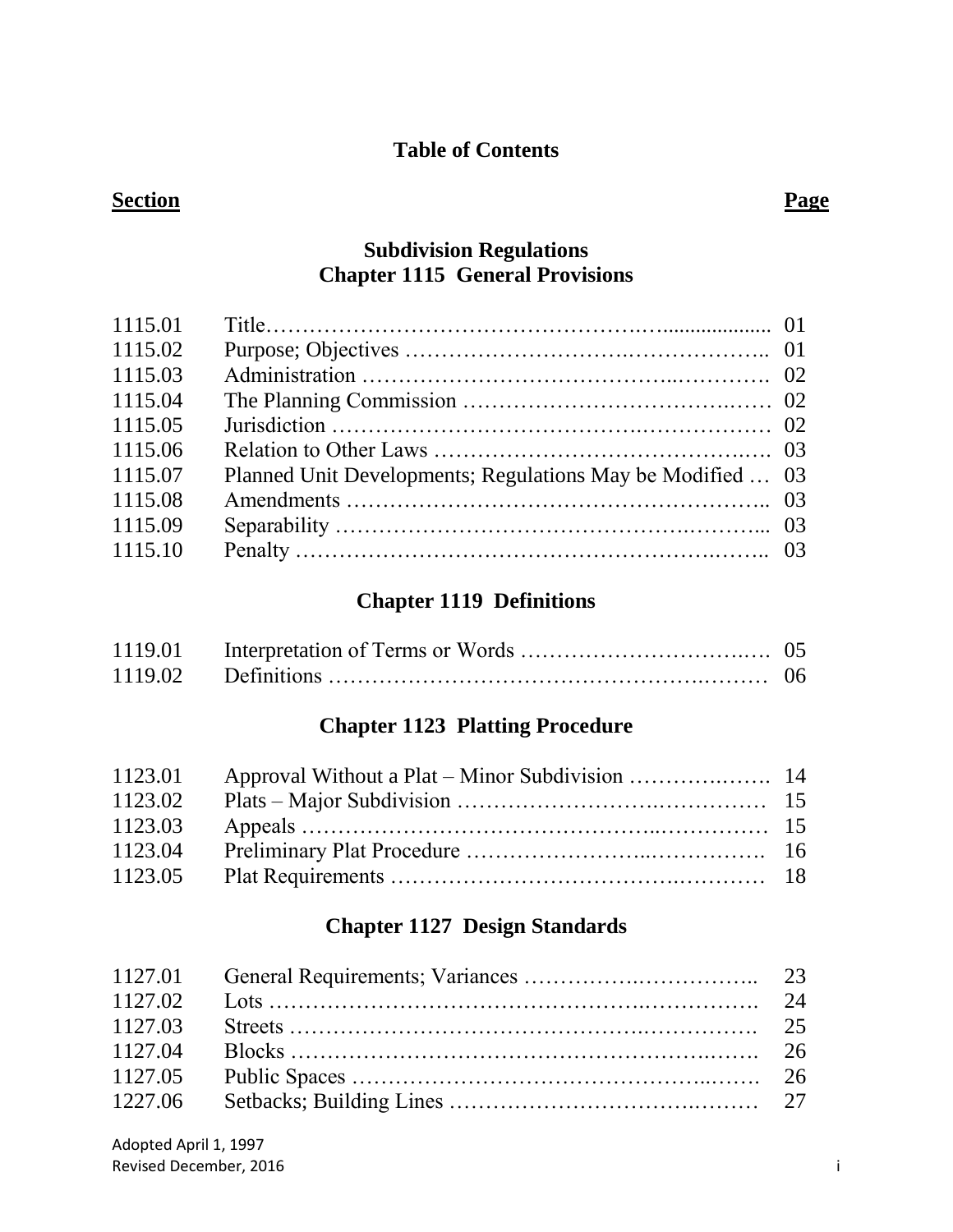## **Chapter 1131 Improvements**

| 1131.01 | Conformity Required; Improvements Required Prior |    |
|---------|--------------------------------------------------|----|
|         |                                                  | 29 |
| 1131.02 |                                                  | 29 |
| 1131.03 |                                                  | 30 |
| 1131.04 |                                                  | 30 |
| 1131.05 |                                                  | 30 |
| 1131.06 |                                                  | 31 |
| 1131.07 |                                                  | 32 |
| 1131.08 |                                                  | 32 |
| 1131.09 |                                                  | 32 |
| 1131.10 |                                                  | 32 |
| 1131.11 |                                                  | 32 |
| 1131.12 |                                                  | 33 |
| 1131.13 |                                                  | 33 |
|         |                                                  |    |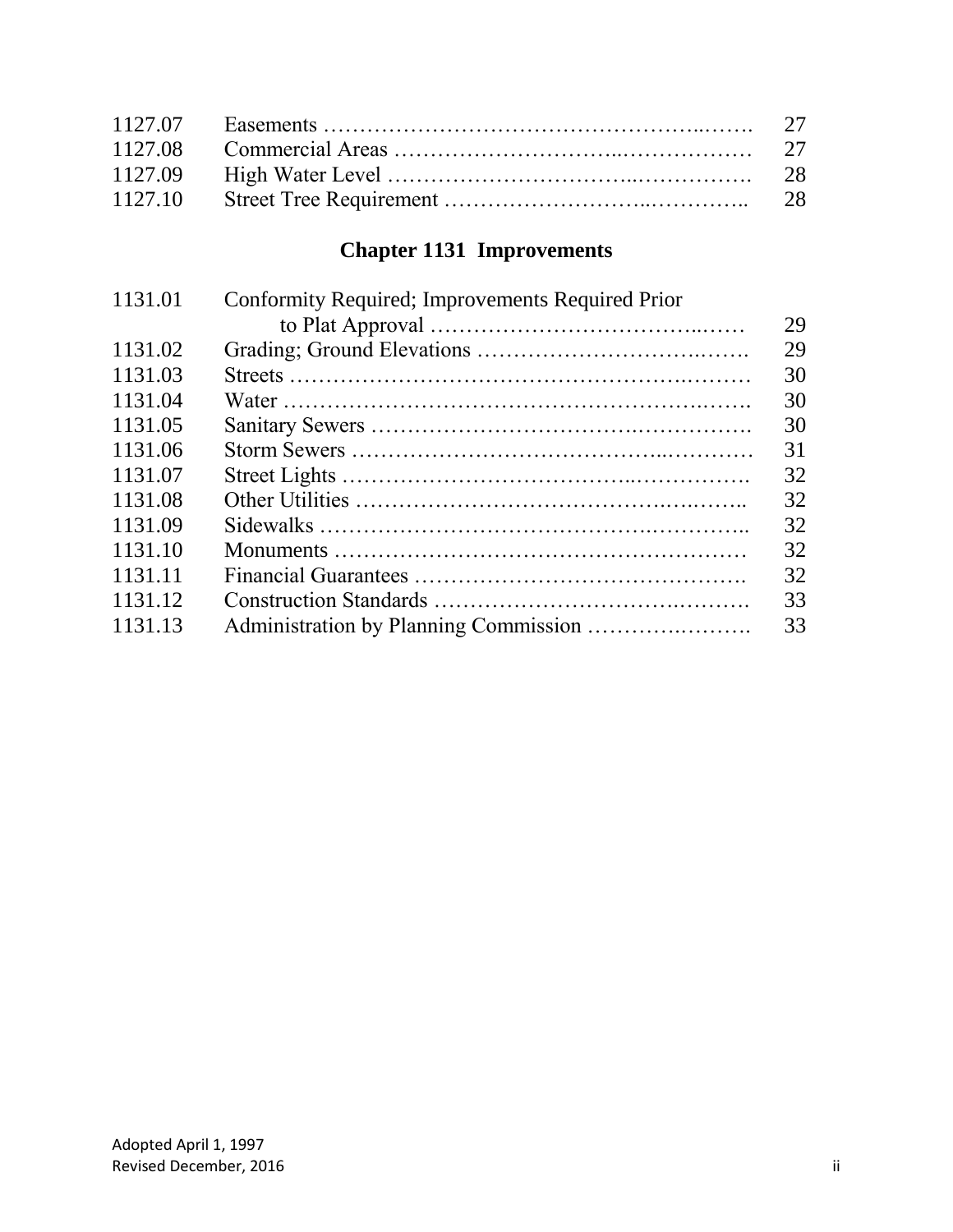## **Chapter 1115 General Provisions**

**1115.01 Title 1115.04 The Planning Commission 1115.08 Amendments 1115.05 Jurisdiction 1115.09 Separability 1115.06 Relation to Other Laws 1115.10 Penalty**

## **1115.02 Purpose; Objectives 1115.07 Planned Unit Developments; 1115.03 Administration Regulations May be Modified**

## **Cross References**

#### **Ohio Revised Code**

| 711.001          |
|------------------|
|                  |
| 711.03, 711.14   |
| 711.04, 711.06   |
| 711.07, 711.11   |
| 711.15           |
| 711.34 et seq.   |
| 711.101, 711.132 |
|                  |
|                  |

## **1115.01 Title**

These regulations shall be known as the "Subdivision Regulations of Whitehouse, Ohio," and hereafter be referred to as "these regulations."

\_\_\_\_\_\_\_\_\_\_\_\_\_\_\_\_\_\_\_\_\_\_\_\_\_\_\_\_\_\_\_\_\_\_\_\_\_\_\_\_\_\_\_\_\_\_\_\_\_\_\_\_\_\_\_\_\_\_\_\_\_\_\_\_\_\_\_\_\_

## **1115.02 Purpose; Objectives**

The general purpose of these regulations is to guide and regulate the planning, subdividing and development of land in order to promote and protect the public health, safety and general welfare. It is intended that these regulations be applied to achieve the following objectives:

- A) The orderly development of land to obtain harmonious and stable neighborhoods;
- B) Safe and convenient vehicular and pedestrian circulation;
- C) Designs to allow ample public open spaces for schools, recreational purposes and other public purposes;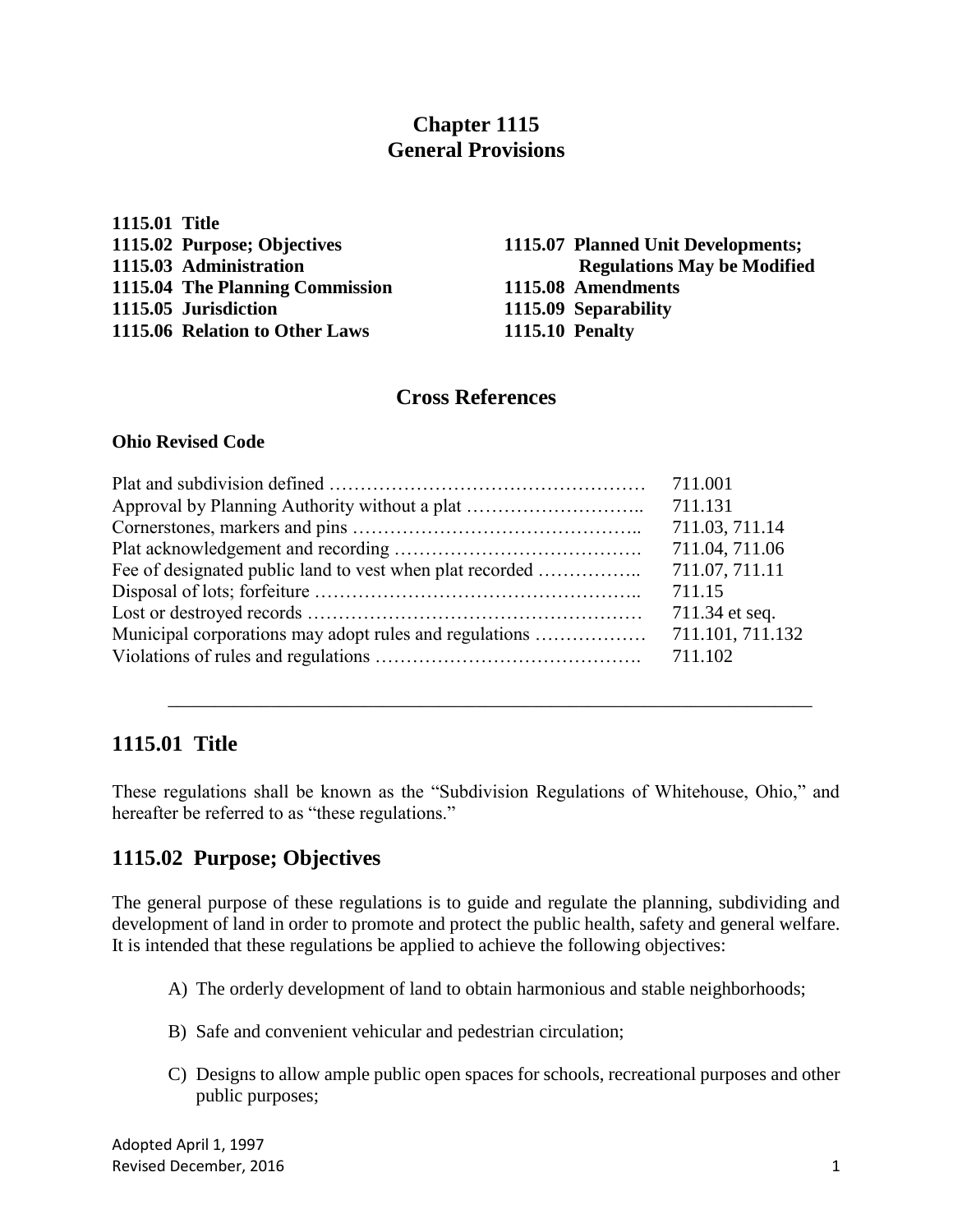- D) Accurate surveying of land and preparation and recording of plats;
- E) The assurance that subdivision improvements are properly installed and completed in compliance with Chapter 1127; and
- F) The coordination of land development in accordance with the Zoning Code and the Economic Development Strategy and Land Use Plan.

## **1115.03 Administration**

These regulations shall be administered by the Whitehouse Planning Commission, as provided for under the Charter of the municipality of Whitehouse.

## **1115.04 The Planning Commission**

A) Authority

The Planning Commission derives its legal authority, in the matter of regulating the subdivision of land, from Ohio Revised Code Chapter 711 and 713 and the Whitehouse Charter.

B) Composition and Term

The Planning Commission shall consist of the Mayor and four (4) electors of the municipality not holding any other municipal office or appointment. The terms shall be for six (6) years, except that of the four (4) first appointed, one (1) shall be appointed for a term of two (2) years, one (1) shall be appointed for a term of three (3) years, one shall be appointed for a term of five  $(5)$  years, and one  $(1)$  for a term of six  $(6)$  years.

The Commission shall organize under a Chairman, Vice Chairman, and Secretary elected from among the four (4) appointed members for a term of one (1) year.

C) Powers and Duties

The Planning Commission shall have the powers and duties conferred upon it by the Ohio Revised Code, the Whitehouse Municipal Charter and ordinances of the Council enacted pursuant thereto and in addition shall have such powers not inconsistent with the Charter or ordinances as may now or hereafter be granted by the laws of the State of Ohio.

## **1115.05 Jurisdiction**

These regulations shall be applicable to all subdivisions of land within Whitehouse. The Whitehouse Administrator shall have administrative approval of minor subdivisions (lot splits).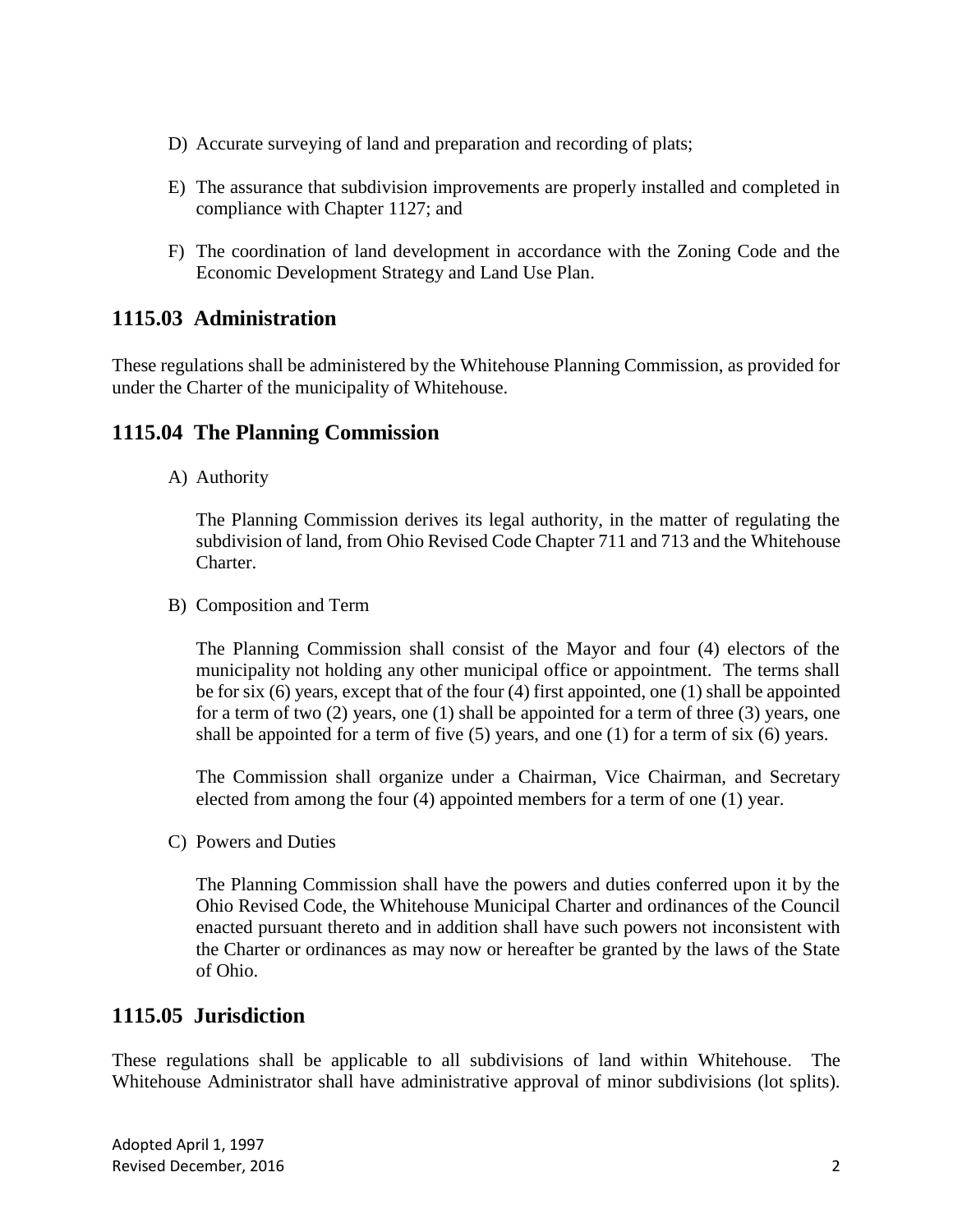The Whitehouse Planning Commission shall have the approval of preliminary plats. Whitehouse Council shall have approval of the final plat.

## **1115.06 Relation to Other Laws**

The provisions of these regulations shall supplement any and all laws of the State of Ohio, Ordinances of Whitehouse or any and all rules and regulations promulgated by authority of such law or Ordinance relating to the purpose and scope of these regulations. Whenever the requirements of these regulations are at variance with the requirements of any other lawfully adopted rules, regulations, Ordinances, or Resolutions, the most restrictive or that imposing the higher standards shall govern, except as provided in Chapter 1115.07 of these regulations.

## **1115.07 Planned Unit Developments; Regulations May be Modified**

These regulations may be modified by the degree necessary to accomplish the objectives and standards required for the planned unit development of residential, commercial, or industrial subdivisions, or a mixture thereof. Nothing in the planned unit development chapter, however, shall exempt the developer from the requirements of subdivision plat approval as specified in Chapter 1123 of these regulations.

## **1115.08 Amendments**

These regulations may be changed or amended from time to time by Council, provided that such changes or amendments, prior to adoption, shall be submitted to the Planning Commission for study and report and a public hearing shall be held thereon, public notice of which hearing shall be given in a newspaper or general circulation in the municipality at least fifteen (15) days prior to such hearing.

## **1115.09 Separability**

Each section or part thereof of these regulations is hereby declared to be a separate and distinct enactment. If any section, clause or provision of these regulations is declared by a Court to be invalid, such ruling shall not affect the validity of these regulations as a whole or any part thereof, other than the section, clause or provision so declared to be invalid.

## **1115.10 Penalty**

- A. Any subdivider, owner, agent, surveyor, engineer, corporation or other person who or which willfully violates or assists in violating any of the provisions of these Subdivision Regulations, or who fails to comply with an order issued pursuant hereto, shall be fined not more than one hundred fifty dollars (\$150).
- B. A separate offense shall be deemed committed each day during or on which a violation or noncompliance occurs or continues.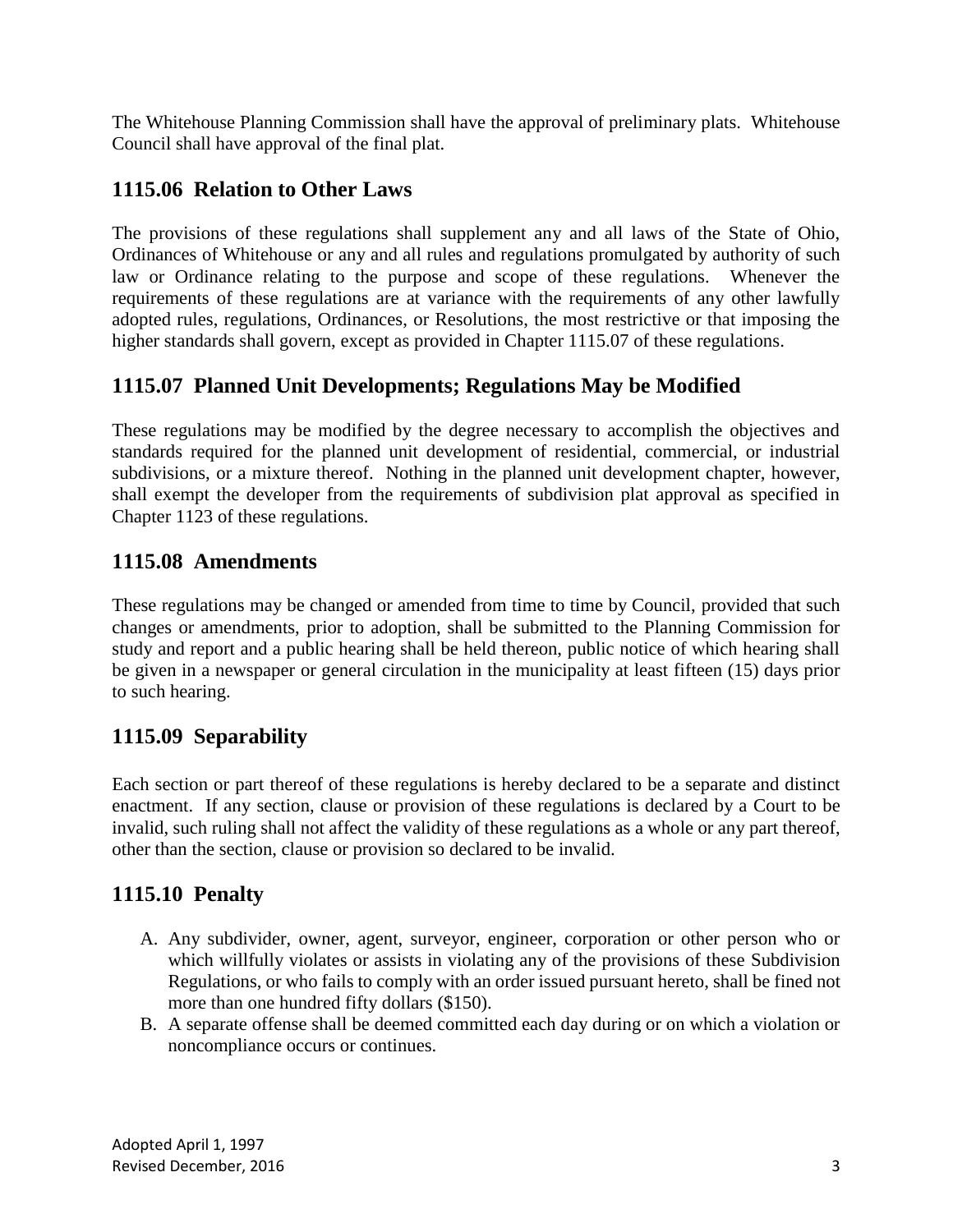C. The owner of any building or premises or part thereof where anything in violation of these Subdivision Regulations is placed or exists, and any architect, builder, contractor, agent, corporation or other person employed in connection therewith who or which may have assisted in the commission of any such violation, shall be guilty of a separate offense and upon conviction shall be subject to the penalties herein provided.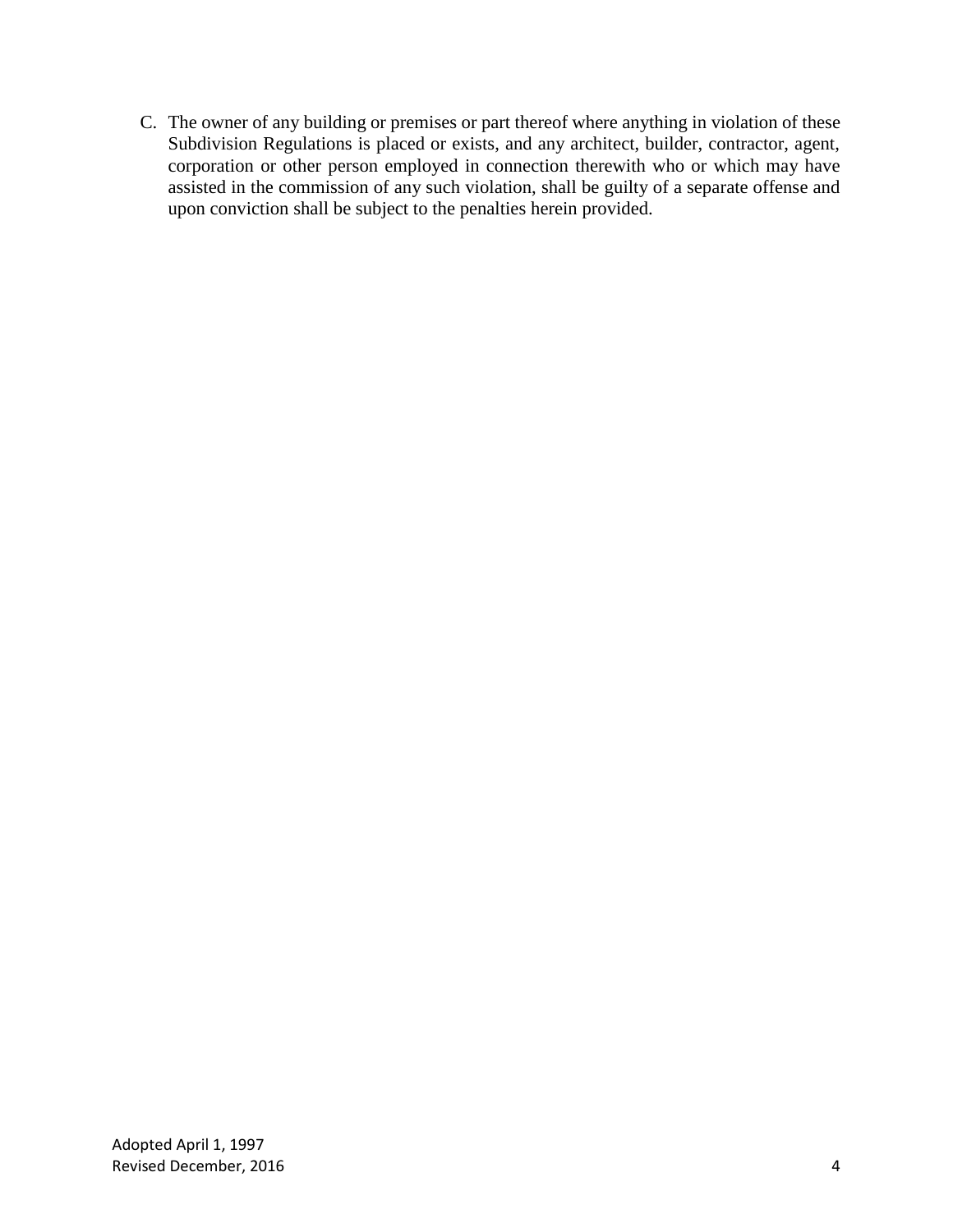## **Chapter 1119 Definitions**

#### **1119.01 Interpretation of Terms or Words 1119.02 Definitions**

## **Cross References**

#### **Ohio Revised Code**

| 711.04, 711.06   |
|------------------|
| 711.07, 711.11   |
| 711.15           |
| 711.34 et seq.   |
| 711.101, 711.132 |
|                  |

## **1119.01 Interpretation of Terms or Words**

Interpretation of terms and words for the purpose of these regulations, certain terms and words used herein shall be interpreted as follows:

\_\_\_\_\_\_\_\_\_\_\_\_\_\_\_\_\_\_\_\_\_\_\_\_\_\_\_\_\_\_\_\_\_\_\_\_\_\_\_\_\_\_\_\_\_\_\_\_\_\_\_\_\_\_\_\_\_\_\_\_\_\_\_\_\_\_\_\_\_

- A) The word "person" includes a firm, association, organization, partnership, trust, company, or corporation as well as an individual.
- B) The present tense includes the future tense, the singular number includes the plural, and the plural number includes the singular.
- C) The word "shall" is a mandatory requirement, the word "may" is a permissive requirement, and the word "should" is a preferred requirement.
- D) The words "used" or "occupied" include the words "intended, designed, or arranged to be used or occupied."
- E) The word "lot" includes the words "lot" or "parcel."

Where terms are not defined in this section, they shall have their ordinarily accepted meanings or such meanings as the text may imply.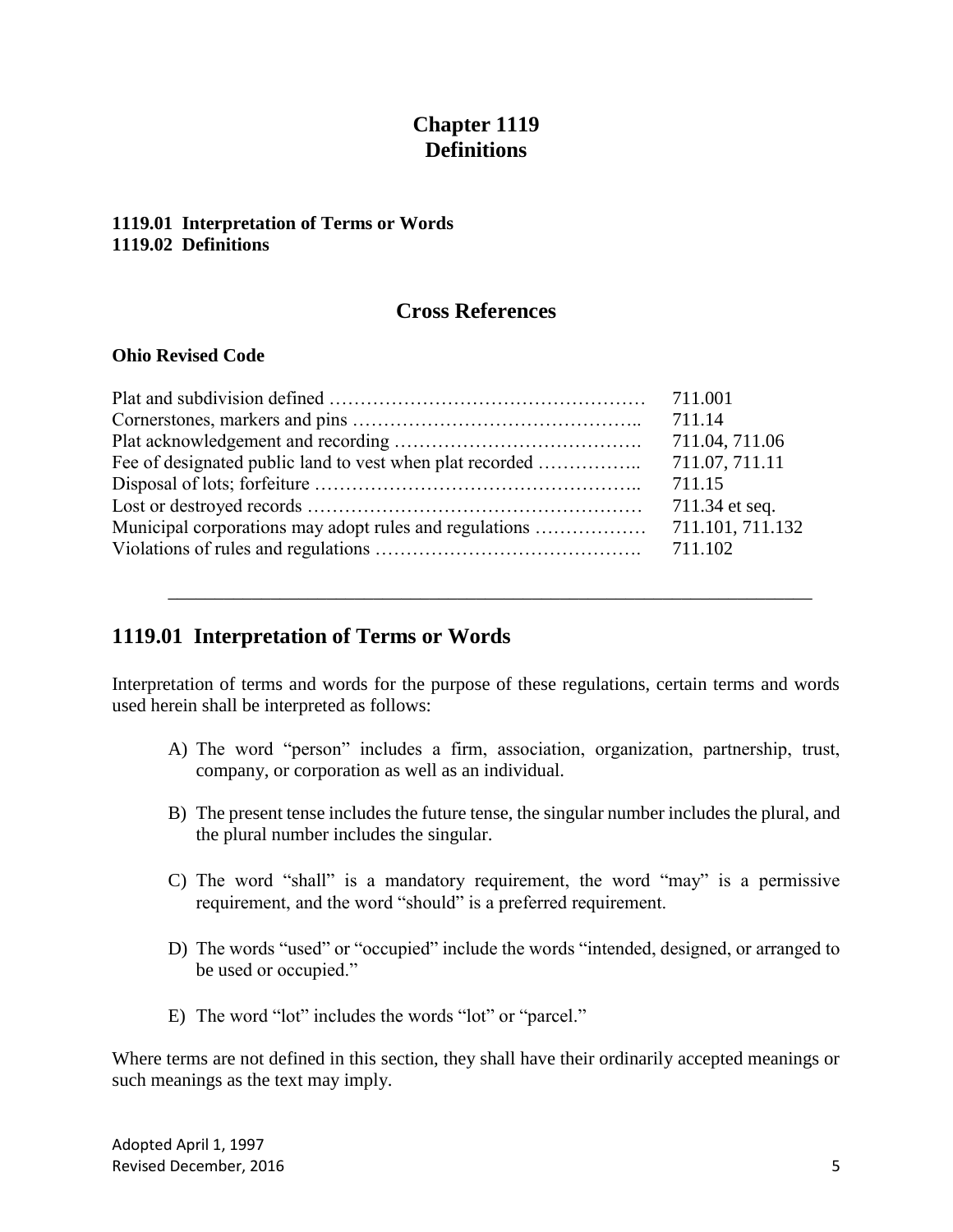## **1119.02 Definitions**

As used in these Subdivision Regulations:

**Alley**: Alley" means a dedicated thoroughfare not more than ten (10) feet wide where required for pedestrian use exclusively and not less than twenty (20) feet wide where required for vehicular use.

**Arterial Street**: See "Street"

**Block**: "Block" means a unit of continuous lots or an area of land bounded by streets, public parks, or by other definite limits.

**Boundary Line**: "Boundary line" means a line delineated that establishes the limits of an area.

**Buffer Lot**: "Buffer Lot" means a lot on a plat across the end of a street proposed to be extended by future platting, or a lot along the length of a street where only part of the width has been dedicated, which lot has been retained by the owner but conditionally dedicated on the plat for street purposes when the street is extended or widened.

**Building**: "Building" means a structure having a roof supported by columns or walls for the shelter, support or enclosure of persons, animals, property, or chattels. When separated by division walls from the ground up without openings, each portion of such building shall be deemed a separate building.

**Building Line**: "Building Line" means a line established on a parcel for the purpose of prohibiting construction of a building between such line and an easement, right-of-way or other public area in the interest or protecting the general welfare. (See Set Back Line)

**Chairman of the Planning Commission**: "Chairman of the Planning Commission" means a member of the Commission who presides over the Commission hearings as Chairman and is the signator to all subdivisions of land acted on by the Commission.

**Collector Street**: See "Street"

**Commercial Development**: "Commercial Development" means a planned commercial center providing building areas, parking areas, service areas, screen planting and adjacent roadway improvements.

**Covena**nt: "Covenant" means a private legal restriction on the use of land, contained in the deed to the property or otherwise formally recorded.

**Crosswalkway**: "Crosswalkway" means a right of way dedicated to public use, ten (10) feet in width, through a block along lot lines to facilitate pedestrian access to adjacent streets and properties.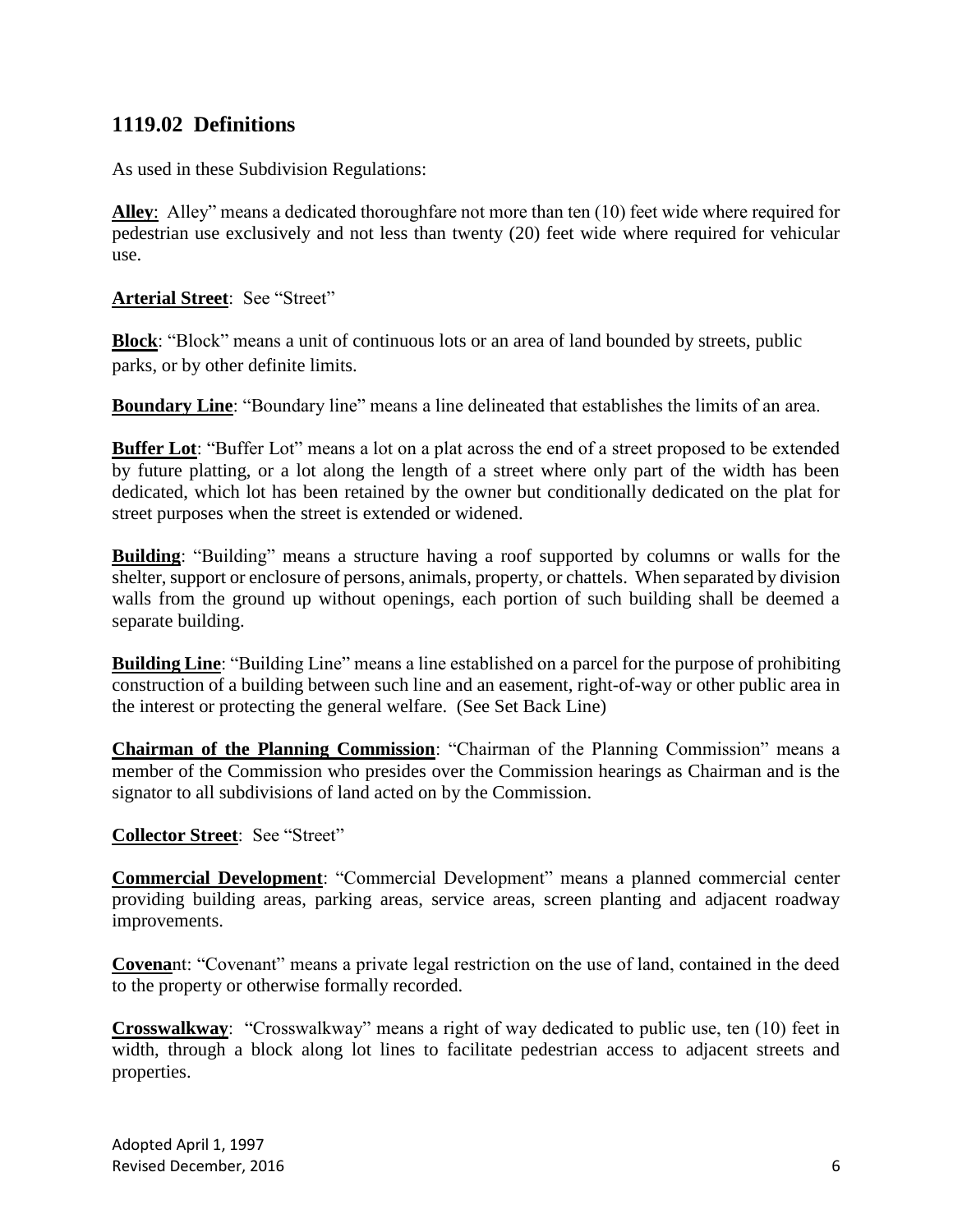**Cul-de-Sac**: See "Street"

**Culvert**: "Culvert" means a transverse drain that channels under a bridge, street, or driveway.

**Curb Grade**: "Curb Grade" means the elevation of the established curb in front of the building measured at the center of such front. Where no curb grade has been established, the Whitehouse Engineer shall establish such curb grade or its equivalent for the purpose of this Ordinance.

#### **Dead-end Street**: See "Street"

**Density**: "Density" means a unit of measurement representing the number of dwelling units per acre of land.

- A) **Gross Density** the number of dwelling units per acre of total land to be developed including right-of-ways.
- B) **Net Density** the number of dwelling units per acre excluding right-of-ways.
- C) **Gross Acre** total acreage of a parcel including public rights-of-way and easements.
- D) **Net Acre** total acreage of a parcel excluding public rights-of-way and easements.

#### E) **Density Classification**

- 1. Low no greater than 1.5 units per net acre
- 2. Low-Medium 1.5 to 2.2 units per net acre
- 3. Medium  $-2.2$  to 3.9 units per net acre
- 4. Medium-high 3.9 to 5.0 units per net acre
- 5. High greater than 5 units per net acre

**Drawing**: "Drawing" means a preliminary drawing, containing all the information required under Section 1123.04(M).

**Drive-Up**: "Drive-Up" means an establishment or facilities where goods or services are provided from windows or in drive through areas to customers in cars or to the cars and where the cars are temporarily stopped or standing and which commonly does, or could involve a lineup of cars waiting in line for such goods or services. Current examples of drive-up developments include but are not limited to car washes, drive-up windows at banks and fast food restaurants.

**Easement**: "Easement" means a grant by a property owner of the use of a strip of land by the public, a corporation or a person for specific purposes.

**Engineer**: "Engineer" means a registered engineer authorized to practice civil engineering as defined by ORC Chapter 4733.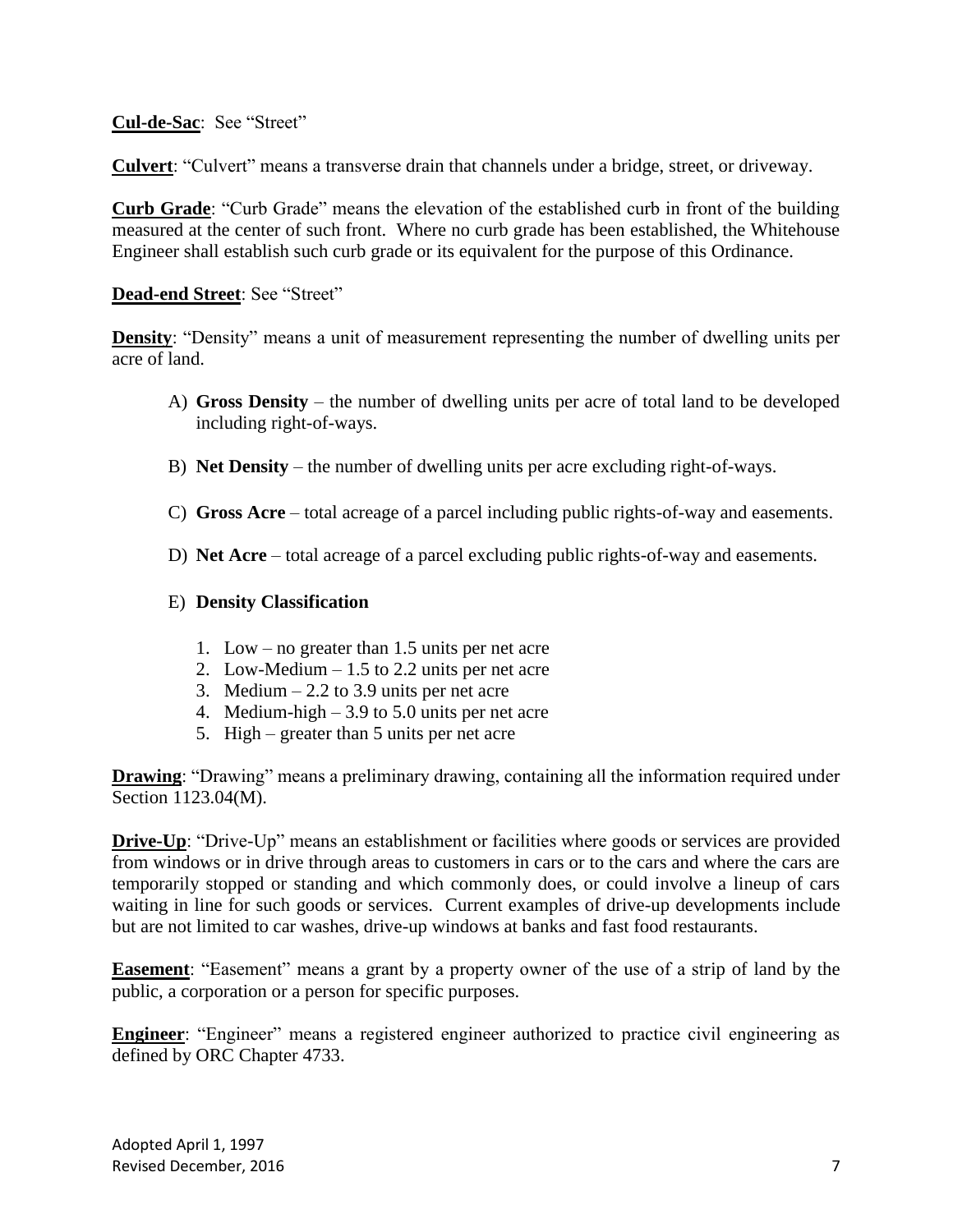**Flood Plain**: "Flood Plain" means that portion of land adjacent to a river, creek or ditch which is covered with water when the river, creek or ditch overflows its banks at flood stage, or which is estimated to become subject to flooding.

**Frontage:** "Frontage" means all of the property on one (1) side of a street between two (2) intersecting streets (crossing or terminating), measured at the set back building line – or if the street is dead ended, then all of the property abutting on one side between an intersecting street and the dead-end of the street.

**High Water Level**: "High Water Level" means the estimated high water level as determined by the appropriate public agency from calculation based on a 25-year rainfall frequency.

**Improvement**: "Improvement" means street pavements, with or without curb or gutter; sidewalks; crosswalkways; water mains; sanitary and/or storm sewers; monuments; or other items specified in Chapter 1131.

**Industrial Development**: "Industrial Development" means a planned industrial area specifically for an industrial use and providing screen planting and adjacent roadway improvements.

**Local Street**: See "Street"

**Loop Street**: See "Street"

Lot: "Lot" means a designated parcel of land in a plat intended as a unit for transfer of ownership or to be occupied by a building and its accessory buildings, together with such open spaces as are required by law, and having its principal frontage upon a public street.

Lot Split: "Lot Split" means a minor subdivision of land which involves the subdivision of a lot into five (5) or fewer lots that does not involve the opening, widening or extensions of any street or road.

**Major Street**: See "Street"

**Major Street Plan**: "Major Street Plan" means the Whitehouse Major Street Plan which designates roadways as expressways, principal arterial, minor streets, major collectors or local collectors.

**Major Subdivision**: "Major Subdivision" means a division of a parcel of land that requires a plat to be approved by the Whitehouse Planning Commission in accordance with Chapter 711 ORC.

**Marginal Access Street**: See "Street"

**Master Plan**: "Master Plan" means the comprehensive plan made and adopted by the Council indicating the general locations recommended for streets parks, public buildings, zoning districts and other public improvements.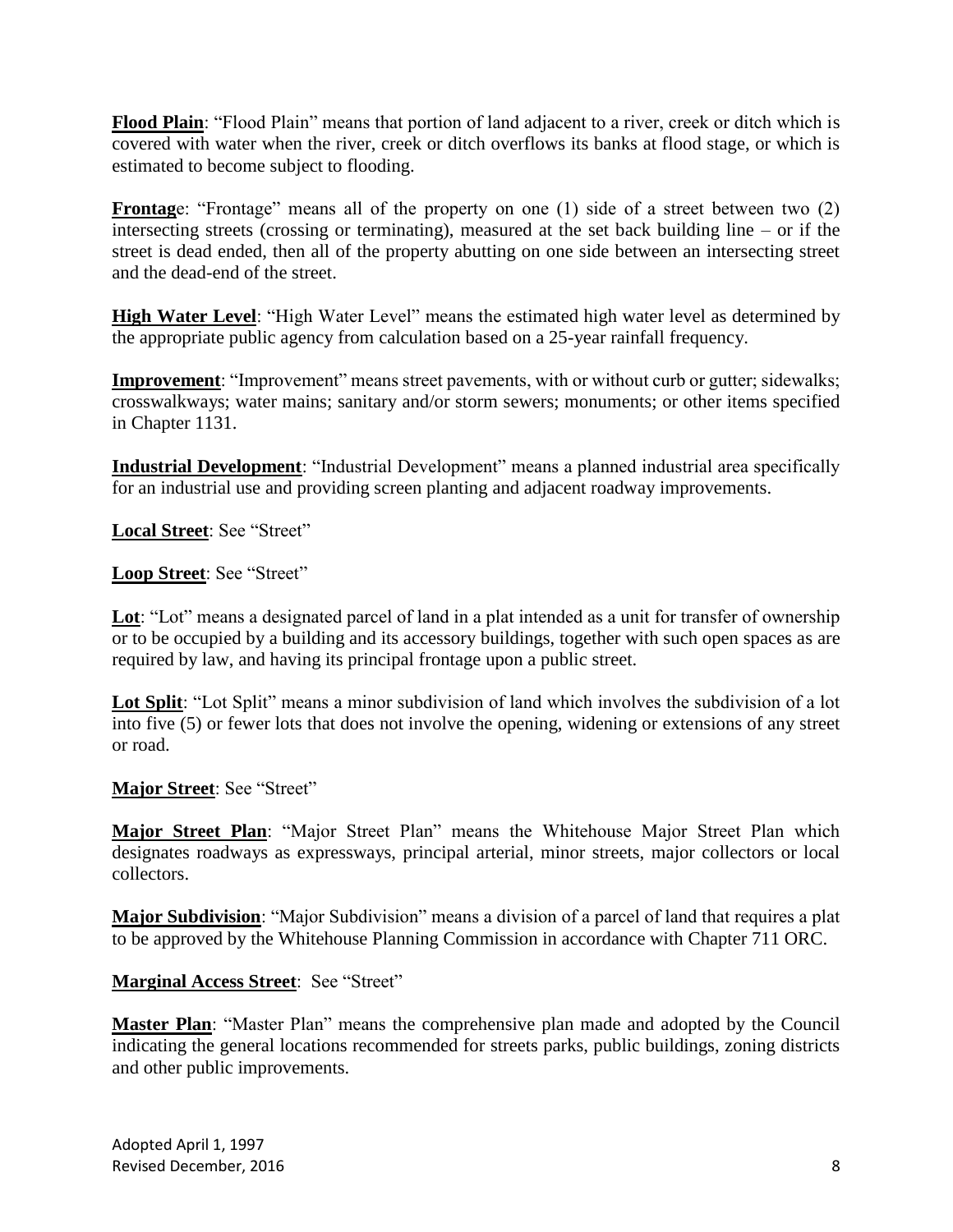#### **Minor Street**: See "Street"

**Minor Subdivision**: "Minor Subdivision" means a division of a parcel of land which does not require a plat to be approved by Whitehouse Planning Commission in accordance with Chapter 711.131 ORC also known as a lot split (deed transfer).

**Monuments:** "Monuments" are defined as follows:

- A) **Type A Monument**: "Type A monument" means a cylindrical concrete marker, six (6) inches in diameter and thirty (30) inches in length, with a one-fourth (1/4) inch iron rod cast at the central axis of the cylinder. Such marker shall be placed in a vertical position with its top being level with the surface of the surrounding ground.
- B) **Type B Monument**: "Type B monument" means a cylindrical concrete marker as described under Type A, except that a machine type iron bolt (without nut) of one (1) inch in diameter by twelve (12) inches in length shall be placed in a vertical position with the head of the bolt upward and level with the surface of the pavement. A point shall be marked on the head of the bolt to indicate the exact point referred to on the final plat.

**Multi Use Path:** "Multi Use Path" means a form of infrastructure that supports multiple recreation and transportation opportunities, such as walking, bicycling, [inline skating](https://en.wikipedia.org/wiki/Inline_skating) and people in [wheelchairs.](https://en.wikipedia.org/wiki/Wheelchair) Motorized vehicles are prohibited. A multi-use path typically has a surface that is asphalt, concrete, or firmly packed crushed [aggregate](https://en.wikipedia.org/wiki/Construction_aggregate) and is physically separated from motor vehicular traffic with an open space or barrier.

**Open Space**: "Open Space" means an area open to the sky which may be on the same lot with a building. The area may include parkland along with the natural environmental features, swimming pools, tennis courts, and any other recreational facilities that the Planning Commission deems permissive. Streets, structures for habitation, and the like shall not be included.

**Original Parcel:** "Original Parcel" means the tract of land that is a contiguous quantity of land held in common ownership which has not been platted by the existing owner or owners.

**Out Lot**: "Out Lot" means property shown on a subdivision plat outside of the boundaries of the land which is to be developed and which is to be excluded from the development of the subdivision.

**Parcel:** "Parcel" means a unit of land as shown on the tax duplicate.

**Parking Lot**: "Parking Lot" means any off-street area or structure which meets one (1) of the following conditions:

A) Contains one (1) or more parking, vehicular storage, loading or stacking spaces for commercial, institutional, recreational or industrial use, whether free or for compensation; or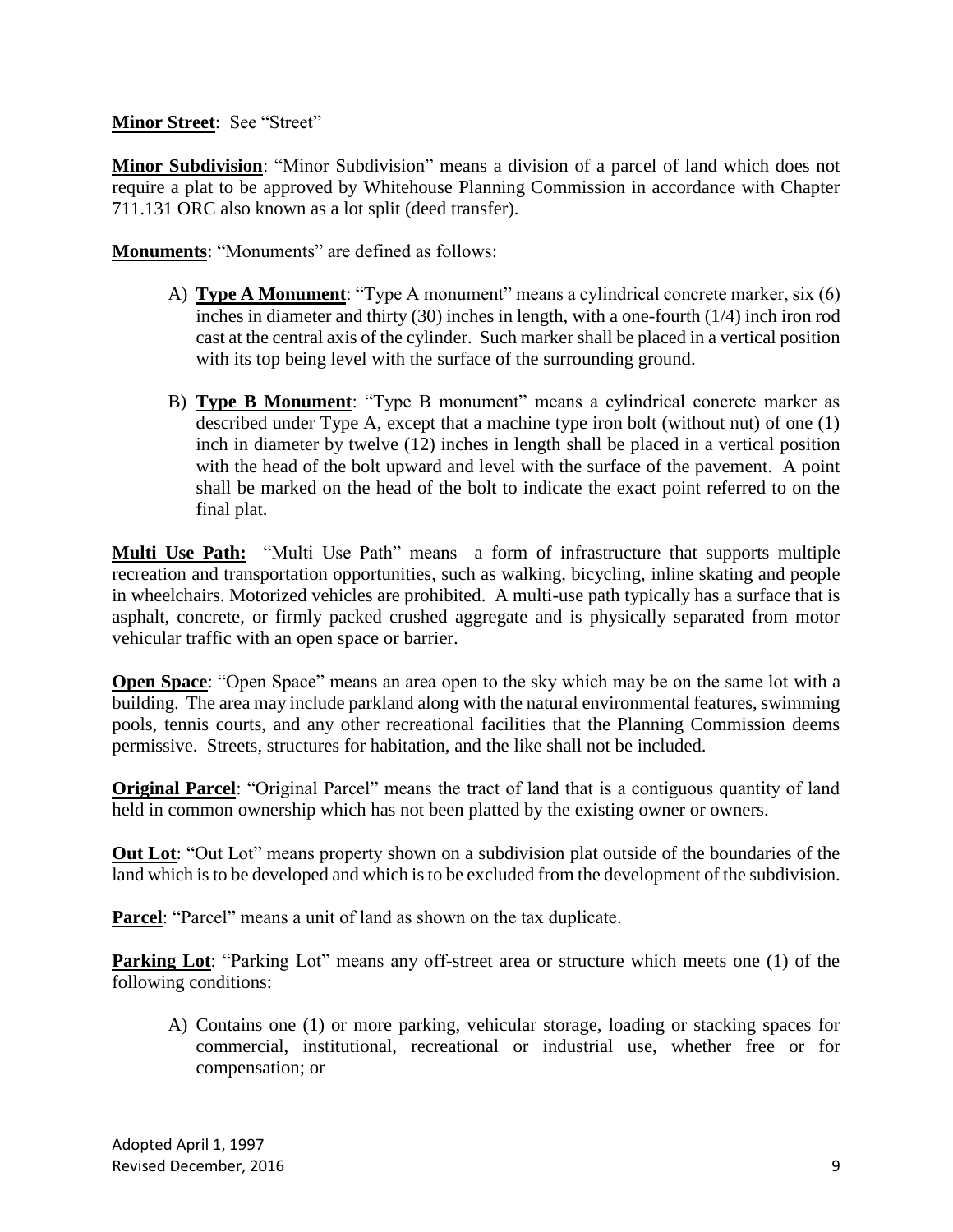B) Contains five (5) or more parking spaces for any residential use.

**Parking Space**: "Parking Space" means an area exclusive of any driveway or other circulation area, accessible from a street, alley or maneuvering area and designed for temporary parking of a motor vehicle.

**Performance Bond or Surety Bond**: "Performance Bond or Surety Bond" means an agreement by a subdivider or developer with Whitehouse for the amount of the estimated construction cost guaranteeing the completion of physical improvements according to plans and specifications within the time prescribed by the subdividers's agreement.

**Place**: "Place" means a private thoroughfare other than a street or alley, permanently reserved as a lot on a record plat as the principal means of access to abutting property, approved under applicable subdivision regulations by Whitehouse in accordance with ORC Chapter 711 and 713.

**Planned Unit Development**: "Planned Unit Development" means an area of land in which a variety of housing types and subordinate commercial and industrial facilities are accommodated in a preplanned environment under more flexible standards, such as lot sizes and setbacks, than those restrictions that would normally apply under these regulations.

**Planning Commission**: "Planning Commission" means the Whitehouse Planning Commission. The Planning Commission shall consist of the Mayor and four (4) electors of the municipality not holding any other municipal office. The Planning Commission shall have the powers and duties conferred upon it by the Charter and by Ordinances of the Council enacted pursuant thereto and in addition shall have such powers not inconsistent with the Charter or Ordinances as may now or hereafter be granted by the laws of the State of Ohio. It shall adopt and recommend to Council a comprehensive general plan for the physical development of the municipality or the redevelopment of any area or district therein, which shall include the location of public ways, property, bridges, public grounds, utilities, buildings, parks, playgrounds and recreation areas, and plans or proposals for the reservation and acquisition of lands thereof. (Section 12.08 of the Charter)

Plat: "Plat" means a map of a tract or parcel of land, the details of which are provided for in Section 1123.05.

**Public Way**: "Public Way" means an alley, avenue, boulevard, bridge, channel, ditch, easement, expressway, freeway, highway, land, parkway, right-of-way, road, sidewalk, street, subway, tunnel, viaduct, walk, or other ways in which the general public or a public entity have a right, or which are dedicated, whether improved or not.

**Public Right-of-Way**: "Public Right-of Way" means a strip of land taken or dedicated for use as a public way. In addition to the roadway, it normally incorporates the curbs, lawn strips, sidewalks, lighting, and drainage facilities, and may include special features (required by the topography or treatment) such as grade separation, landscaped areas, viaducts, and bridges.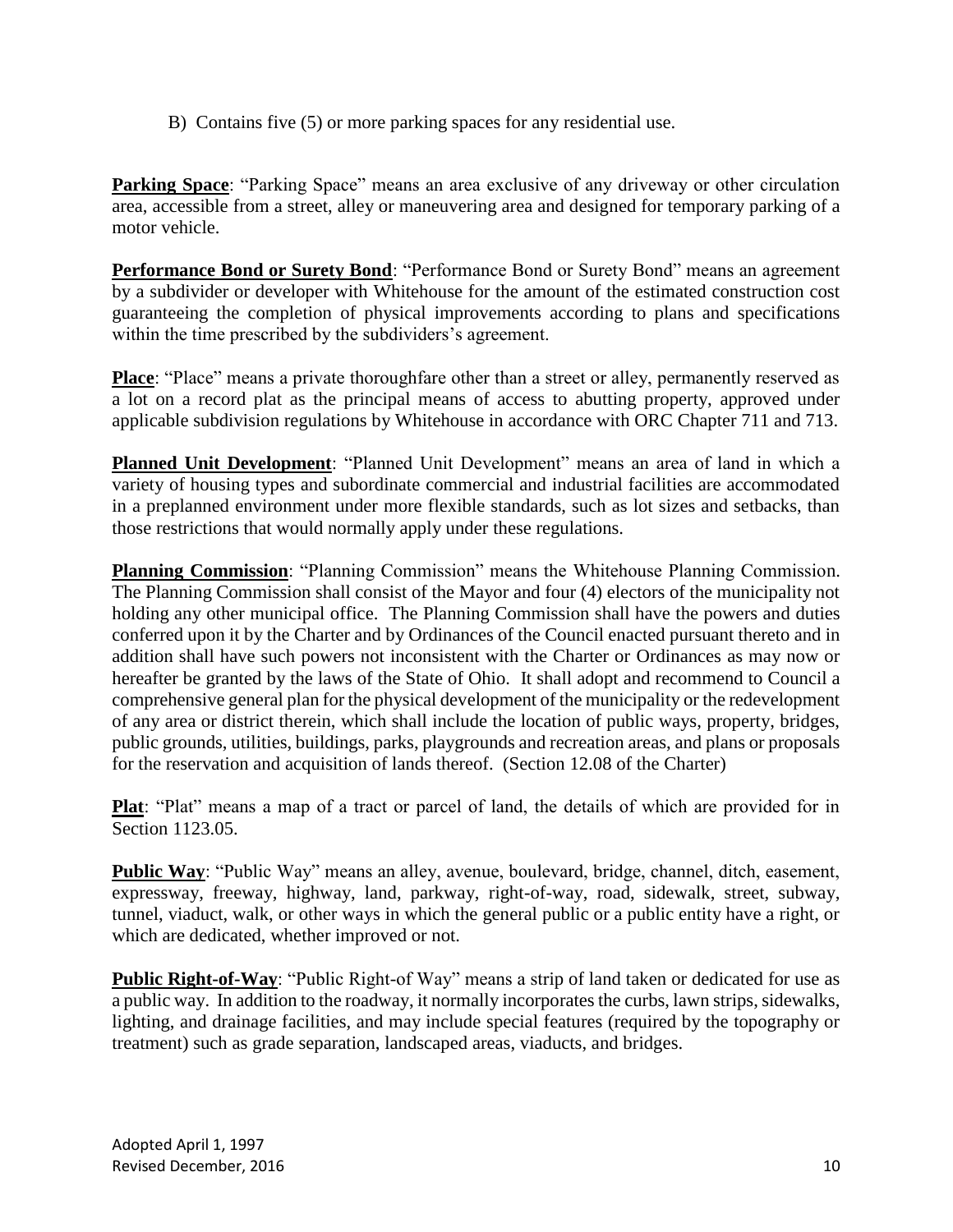**Roundabout**: "Roundabout" means a type of circular [intersection](https://en.wikipedia.org/wiki/Intersection_(road)) or junction in which road traffic flows almost continuously in one direction around a central island. Roundabouts require entering traffic to give way to traffic already in the circle and optimally observe various design rules to increase safety. Compared to stop signs, traffic signals, and earlier forms of roundabouts, modern roundabouts reduce the likelihood and severity of collisions by reducing traffic speeds and minimizing T-bone and head-on collisions.

**Secretary to the Planning Commission**: "Secretary to the Planning Commission" means a member of the Commission who records the minutes and publishes meeting notices and agendas for all Planning Commission meetings and hearings.

**Setback Line**: "Setback Line" means a line established by zoning, platting, or other legal means on a lot, that is a specified distance from and parallel to the lot line, to restrict the encroachment of buildings on the lot line. (See **Building Line**)

**Sidewalk**: "Sidewalk" means that portion of the road right-of-way outside the roadway, which is improved for the use of pedestrian traffic. (See **Walkway**)

**Street**: "Street" means a right-of-way dedicated to the public use which provides vehicular and pedestrian access to abutting properties.

- A) **Arterial Street**: A general term denoting a highway primarily for through traffic, carrying heavy loads and large volume of traffic, usually on a continuous route.
- B) **Collector Street**: A thoroughfare, whether within a residential, industrial, commercial, or other type of development, which primarily carries traffic from local streets to arterial streets including the principal entrance and circulation routes within residential subdivisions.
- C) **Cul-de-Sac**: A local street of relatively short length with one (1) end open to traffic and the other end terminating in a vehicular turnaround.
- D) **Dead-end Street**: A street temporarily having only one (1) outlet for vehicular traffic and intended to be extended or continued in the future.
- E) **Local Street**: A street primarily for providing access to residential, commercial, or other abutting property.
- F) **Major Street**: An expressway, dual highway, dominant major street, major street or secondary major street which serves, or is intended to serve, as the principal traffic way between areas or districts. For terms which identify these streets and their required right-of-way widths, see Section 1127.03(B).
- G) **Minor Street**: A street other than a major thoroughfare.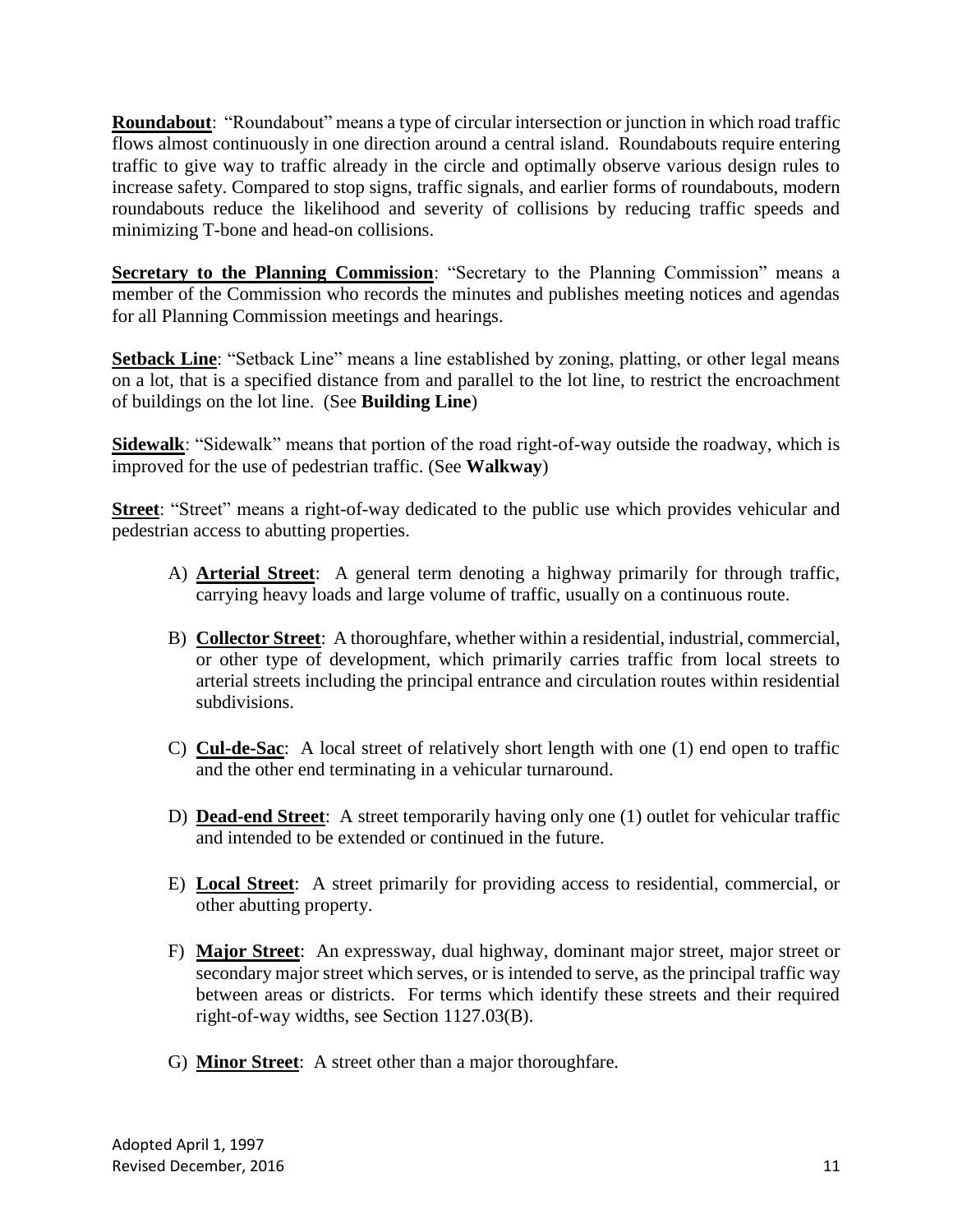- H) **Loop Street**: A type of local street, each end of which terminates at an intersection with the same arterial or collector street, and whose principal radius points of the 180 degree system of turns are not more than 1,000 feet from said arterial or collector street, nor normally more than 600 feet from each other.
- I) **Marginal Access Street**: A local or collector street, parallel and adjacent to an arterial or collector street, providing access to abutting properties and protection from arterial or collector streets. (Also called Frontage Street).

**Structure**: "Structure" means anything constructed, erected, or placed on the land, the use of which requires a more or less permanent location on the land, or attached to something having a permanent location on the land. This includes and is not limited to buildings, walls, fences, advertising signs and billboards.

**Subdivider:** "Subdivider" means the owner of land, being a person, firm, corporation or legal entity, effecting the subdivision of land.

**Subdivision**: "Subdivision" means:

- A) The division of any parcel of land, shown as a unit or as contiguous units on the last preceding tax roll, into two (2) or more parcels, sites or lots, any of which is less than five (5) acres, for the purpose, whether immediate or future, or transfer of ownership, provided that the division or partition of land into parcels of more than five (5) acres not involving any new streets or easements of access, and the sale or exchange of parcels between adjoining lot owners, where such sale or exchange does not create additional building sites, shall be exempted; or
- B) The improvement of one (1) or more parcels of land for residential, commercial or industrial structures or groups of structures, or groups of structures involving the division or allocation of land for the opening, widening or extension of any street, except a private street serving industrial structures; or the division or allocation of land as open spaces for common use by owners, occupants or lease holders, or as easements for the extension and maintenance of public sewer, water, storm drainage or other facilities. (See **Minor Subdivision**).

**Surveyor**: "Surveyor" means a registered surveyor authorized to practice surveying as defined by ORC Chapter 4733.

**Tracing**: "Tracing" means a translucent drawing on linen, mylar, cronaflex or equal from which a print can be taken directly.

**Tree Commission**: "Tree Commission" means a group of at least five (5) electors appointed by the Mayor. Additionally, one (1) member of Council and the Village Administrator shall act as advisory members. The Commission shall consider, investigate, make findings, report and recommend upon any special matter regarding street or park trees; disseminate news and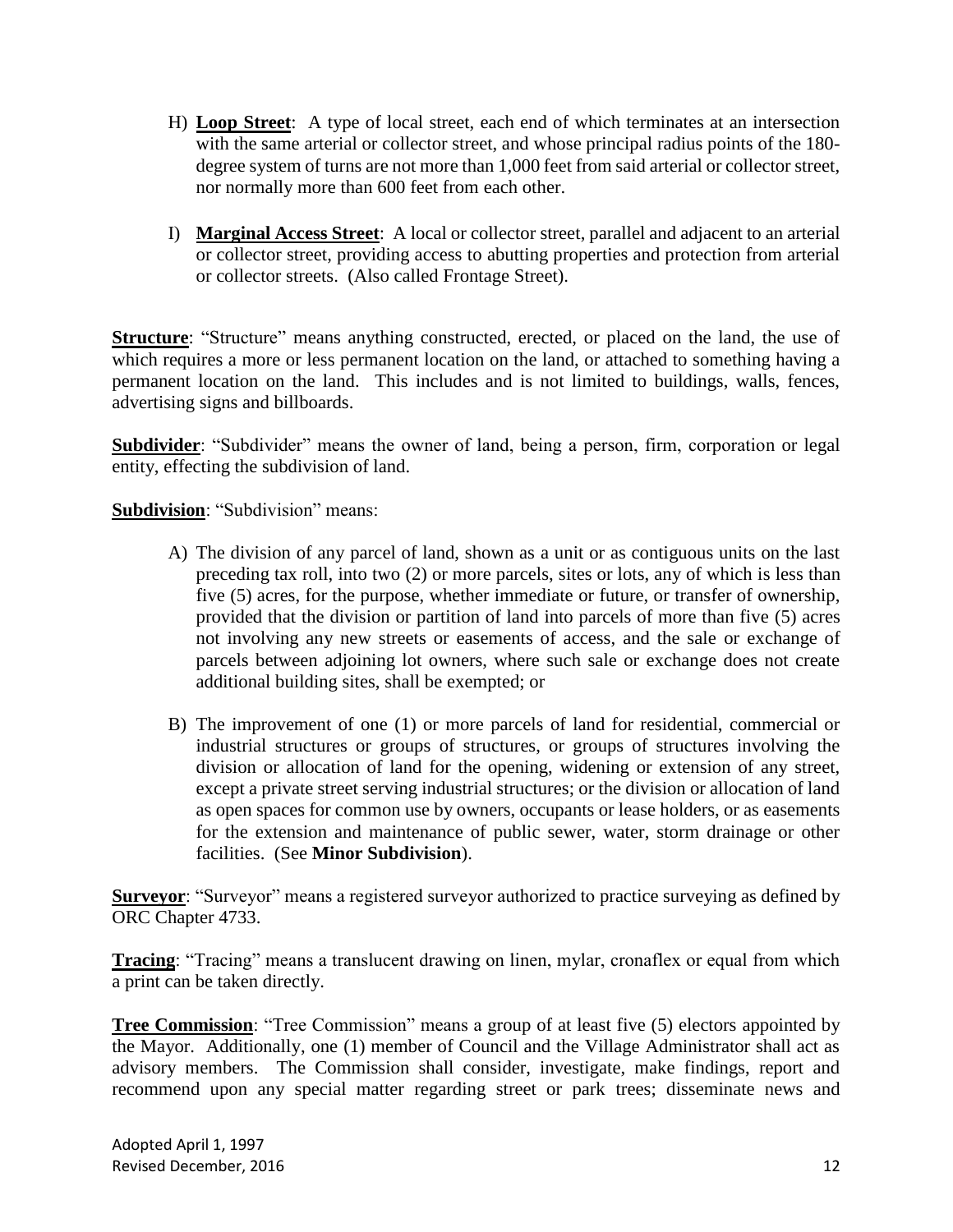information regarding selection, planting and maintenance of trees; recommend species and varieties of trees to be planted; implement an Arbor Day observance; establish and maintain an inventory of street trees; and formulate a Master Plan for the care of current and future trees on public lands. (Chapter 167 of the Codified Ordinances)

**Variance**: "Variance" means a modification of the strict terms of the relevant regulations where such modification will not be contrary to the public interest and where owing to conditions peculiar to the property and not the result of the action of the applicant, a literal enforcement of the regulations would result in unnecessary and undue hardship.

**Walkway**: "Walkway" means a dedicated public way, five (5) feet or more in width, for pedestrian use only, whether along the side of a road or not (See **Sidewalk).**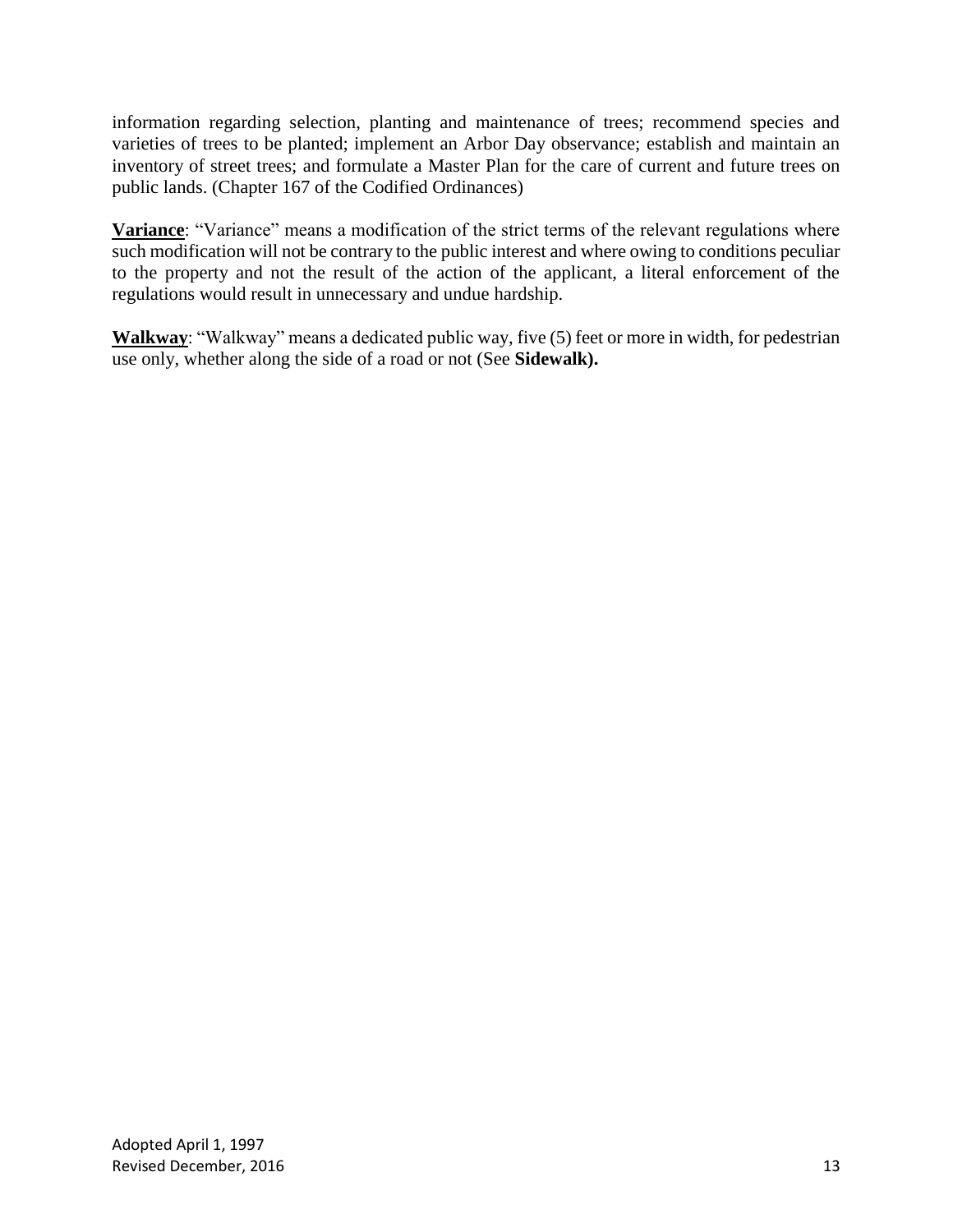## **Chapter 1123 Platting Procedure**

| 1123.01 Approval Without a Plat –  |
|------------------------------------|
| <b>Minor Subdivision</b>           |
| 1123.02 Plats – Major Subdivisions |

**1123.03 Appeals Minor Subdivision 1123.04 Preliminary Plat Procedure 1123.05 Plat Requirements** 

## **Cross References**

#### **Ohio Revised Code**

|                                                          | 711.001           |
|----------------------------------------------------------|-------------------|
|                                                          | 711.131           |
|                                                          | $711.01$ , et seq |
|                                                          | 711.03, 711.14    |
|                                                          | 711.04, 711.06    |
| Fee of designated public land to vest when plat recorded | 711.07, 711.11    |
|                                                          | 711.15            |
|                                                          | 711.17, et seq    |
|                                                          | 711.28, et seq.   |
|                                                          | 711.34 et seq.    |
| Municipal corporations may adopt rules and regulations   | 711.101, 711.132  |
|                                                          | 711.102           |

#### **Municipal Code**

| 1119 |
|------|
|      |
|      |

## **1123.01 Approval Without a Plat – Minor Subdivision**

**A) The division of land may be treated as a minor subdivision if all the following requirements are satisfied**:

A subdivision along an existing public street which

- 1. Contains no more than five (5) lots after the original tract has been completely subdivided.
- 2. Does not involve the opening, widening or extensions of any street or road.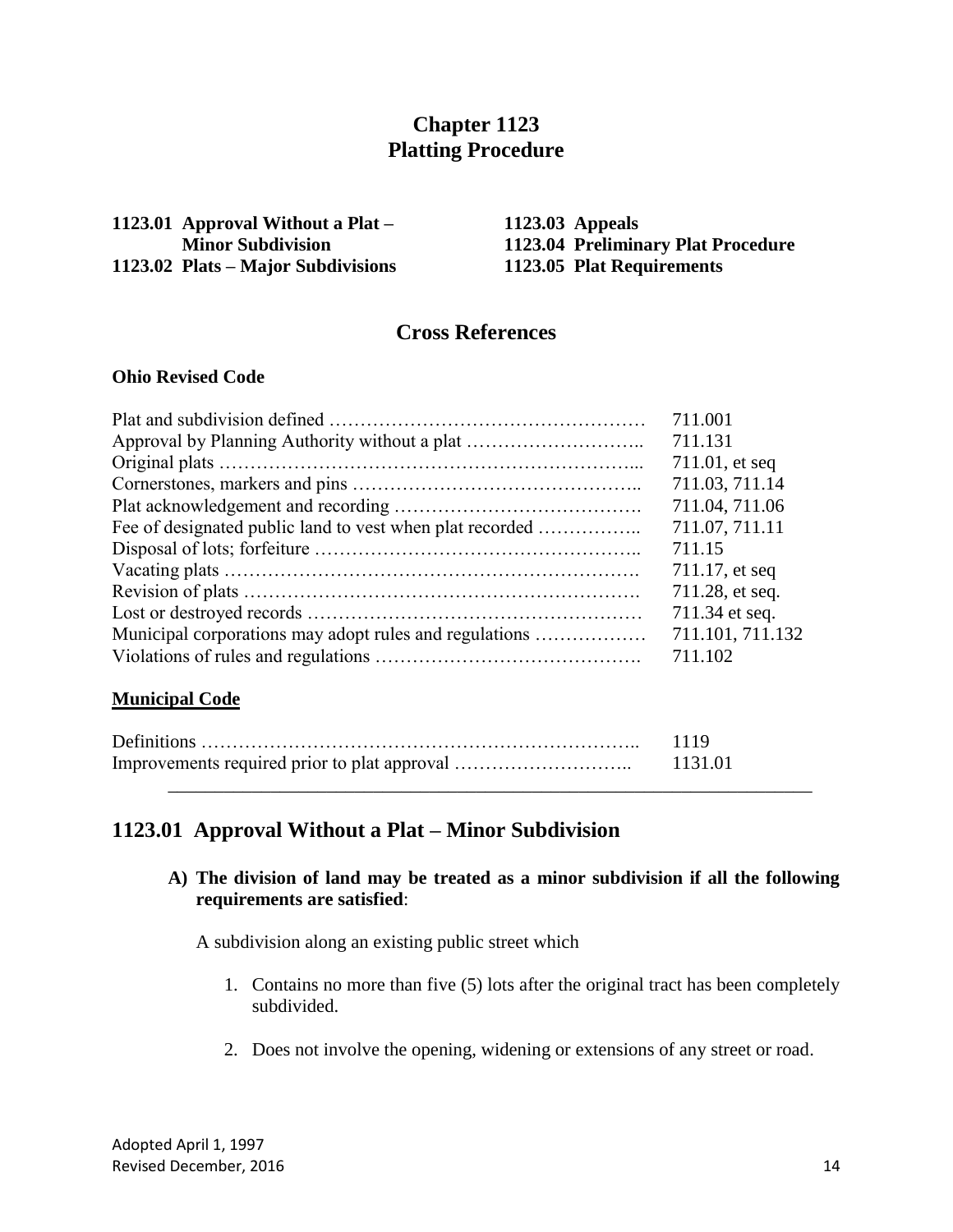- 3. Does not result in lots with less than the minimum requirements of the Zoning Code for such area.
- 4. All lots shall abut an existing public street.
- 5. Sidewalks shall be provided on all newly created parcels in accordance with the Whitehouse Sidewalk Plan.

#### **B) Requirements**

- 1. The request shall be submitted to the Whitehouse Administrator for review and action without requiring a plat.
- 2. The Whitehouse Administrator shall, within seven (7) working days, either approve or disapprove such subdivisions. If approved, the Administrator shall stamp "Approved by the Whitehouse Planning Commission, No Plat Required" on a conveyance of the parcel or parcels involved. The stamped approval shall be signed by the Administrator. Such subdivision(s) shall be disapproved if it does not meet the minimum requirements of Chapters 1115 through 1131 of the Whitehouse Subdivision Regulations, the Zoning Code and or is in conflict with the Whitehouse Comprehensive Plan.

#### **1123.02 Plats – Major Subdivision**

#### **A) Preliminary Discussions**

Each subdivider of land or their surveyor or registered professional engineer shall confer with the Whitehouse Administrator before preparing a preliminary subdivision plat in order to become thoroughly familiar with the subdivision requirements and those of the official plans affecting the area within which the proposed subdivision lies.

#### **B) Sketch Drawings**

A sketch drawing may be submitted, in duplicate, to the Planning Commission for its review and recommendations. The drawing shall contain enough information so that an accurate analysis can be made. The Commission shall advise and aid the developer or owner in obtaining the best possible layout for all concerned. After a proper solution has been worked out, the developer or owner may proceed with his or her preliminary drawing.

## **1123.03 Appeals**

Appeal of the denial of the minor subdivision of land, by the Whitehouse Administrator, shall be filed with the Whitehouse Planning Commission. Appeal of the denial, by the Planning Commission, or a minor subdivision or plat, shall be filed with the Whitehouse Council.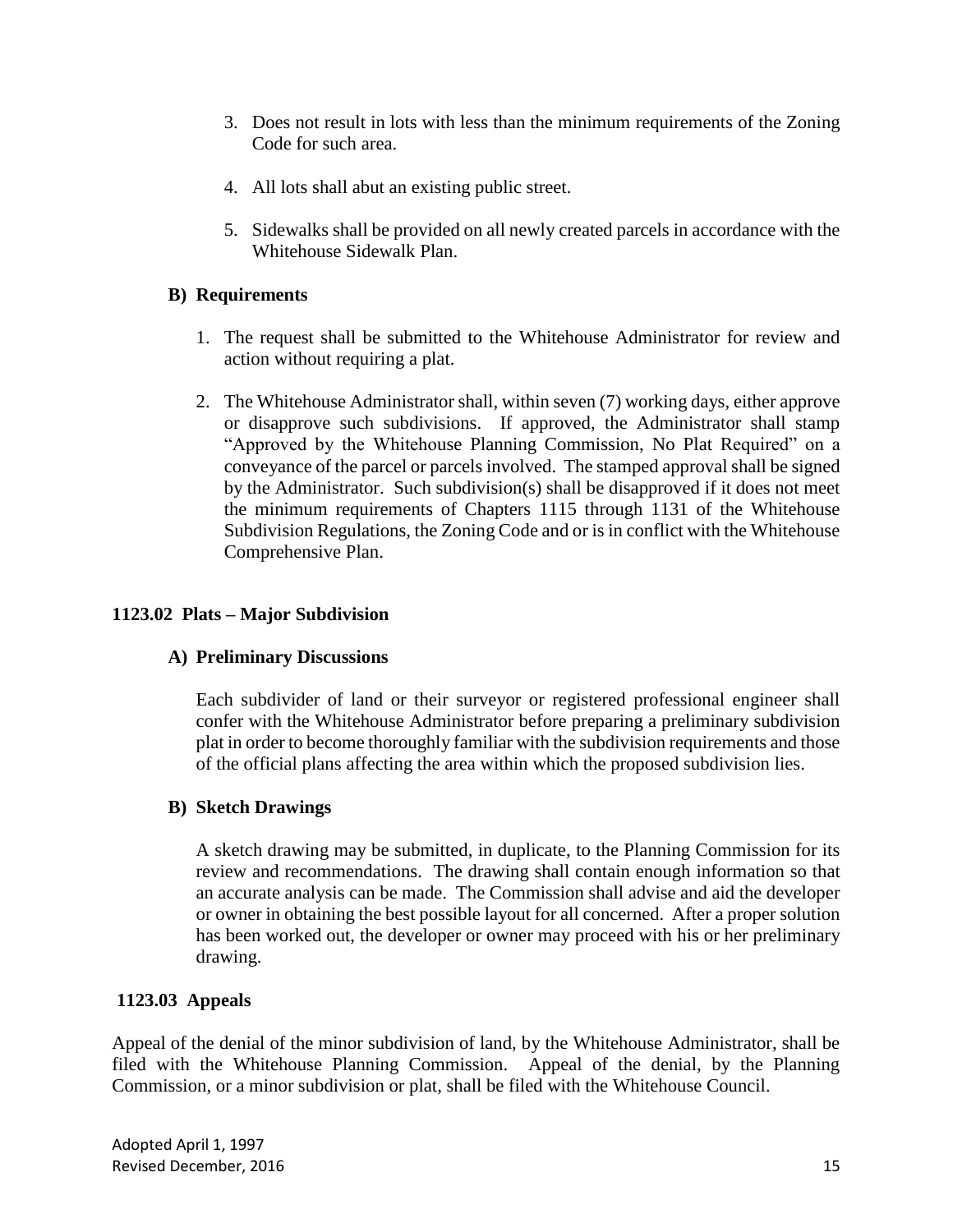#### **1123.04 Preliminary Plat Procedure**

- A) A preliminary plat shall be submitted for all subdivisions located within the municipality, which are intended to be recorded as a plat. The preliminary plat shall be based on a boundary survey prepared by a registered surveyor, and contain all items listed in Section 1123.05.
- B) The drawing shall be analyzed by the Commission for conformity to these regulations. If the drawing does not conform to these Subdivision Regulations, the developer or his or her agent shall be notified so that the drawing may be revised.
- C) If the drawing is acceptable, it shall be sent to the appropriate public agencies for their review and recommendations.
- D) When the recommendations of the public agencies are received they shall be reviewed. If the drawing is not acceptable to any public agency, the developer or his or her agent shall be notified so that the drawing may be revised. If the drawing is acceptable and/or subject to certain modifications, the drawing shall be presented to the Commission for consideration.
- E) If the subdivision lot area or use does not conform to the existing zoning classification, a petition to rezone such area shall be submitted by the property owner and acted upon by the Commission prior to the consideration of the drawing.
- F) The Commission may introduce such changes or revisions to the drawing as are deemed necessary to the interests and needs of the community, provided that such changes are not in violation of these regulations. Changes agreed to by the subdivider or his or her representative shall be marked in red on the approved drawing. The developer or his or her agent shall then furnish the Commission with seven (7) copies of the revised drawing containing such agreements.
- G) Approval of the drawing is valid for one (1) year and allows the developer to proceed with the preparation of the improvement plans required by the various public agencies. It also allows the developer to proceed with the construction or improvements as soon as the required plans are reviewed and approved by the appropriate public agencies.
- H) The Commission shall disapprove the drawing if it does not contain the necessary information, if it is not in accordance with these Subdivision Regulations or if the proposed improvements are not approved by the appropriate public agencies.
- I) The subdivider and his or her agent shall be notified in writing of the Commission action, and such notification will also be given to appropriate public agencies.
- J) After approval of the drawing by the Commission, a plat may be filed as provided for in Section 1123.05.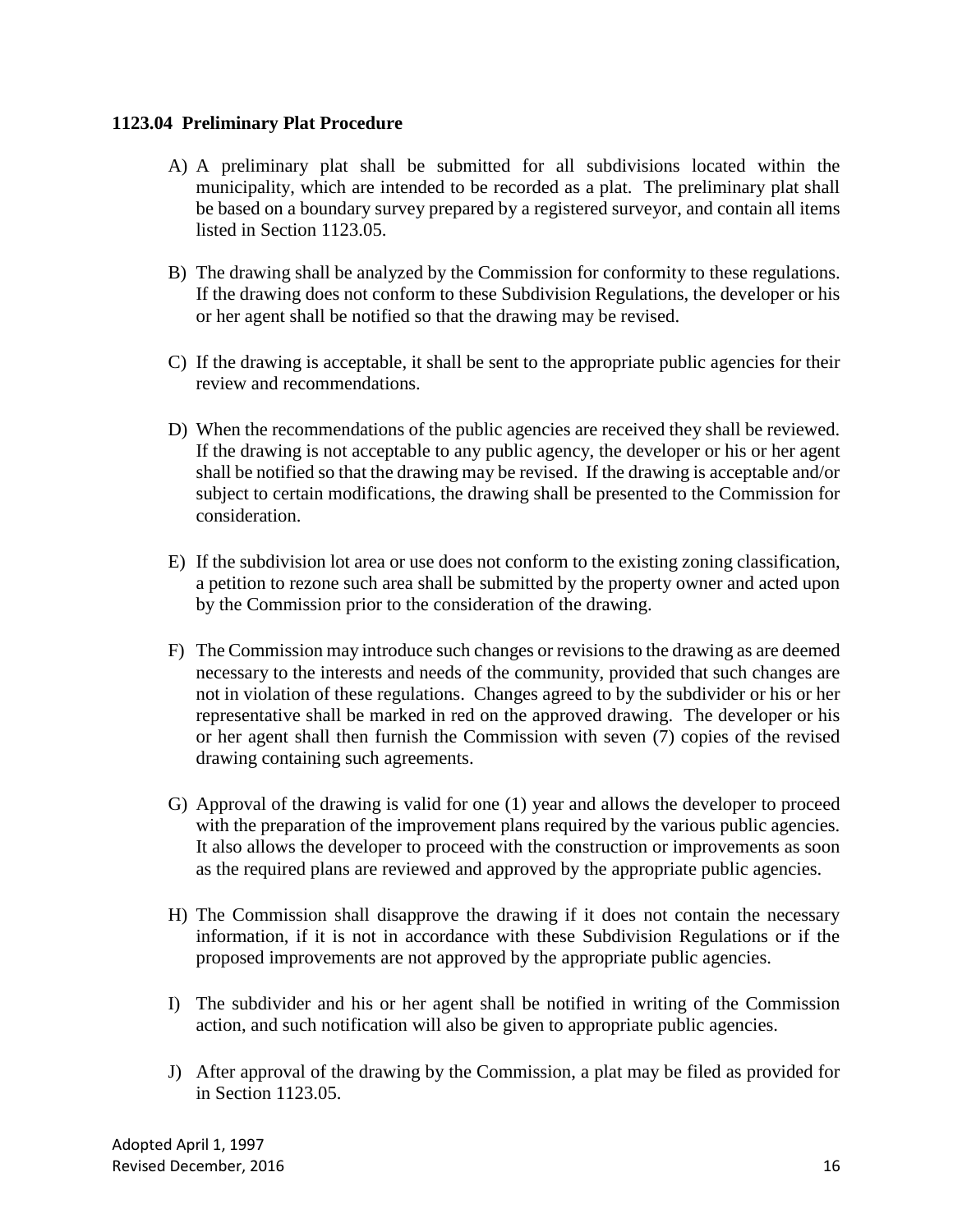- K) Seven (7) copies of the drawing shall be submitted at least twenty (20) days before a meeting of the Commission.
- L) The Commission shall approve or disapprove the drawing within sixty (60) days, of the filing of the drawing, or within such further time as the applying party agrees to.
- M) The drawing shall not be accepted for processing unless the following data are contained therein:
	- 1. Identification shall be noted as follows:
		- a. The title "Preliminary Drawing";
		- b. The proposed name of the subdivision;
		- c. The location by township, section, town and range or by other legal description;
		- d. Names and addresses of the developer and the agent who designed the subdivision;
		- e. The scale of the drawing (one inch equals 100 feet preferred);
		- f. The date and north point;
		- g. The approximate acreage; and
		- h. The key location.
	- 2. Delineation shall include, but not be limited to, the following:
		- a. Boundary lines of the proposed subdivision indicated by dashed heavy lines;
		- b. Locations, widths and names of all existing or prior platted streets or other public ways; railroad and utility rights-of-way and easements; parks and other public open spaces; permanent buildings and structures; and section and corporation lines, within or adjacent to the tract;
		- c. Existing sewers, water mains, culverts, other underground facilities
		- d. Boundary lines of all tracts of unsubdivided and subdivided land abutting the proposed plat, showing owners of tracts greater than one (1) acre;
		- e. Indication of ground forms, preferably contours at two (2) foot intervals as measured in the field;
		- f. The existing zoning of the proposed subdivision and abutting tracts in zoned areas;
		- g. The layout of proposed streets, their proposed names and widths and the widths of proposed alleys, cross-walkways and easements. Proposed street names shall be checked with the Real Estate Transfer Department of the County Auditor's office to avoid duplication.
		- h. Layout numbers and dimensions of lots or parcels with appropriate designations;
		- i. Suggested locations of proposed water lines, sanitary sewer lines, storm sewer lines and sidewalks;
		- j. Sanitary treatment plant, well and septic tank locations;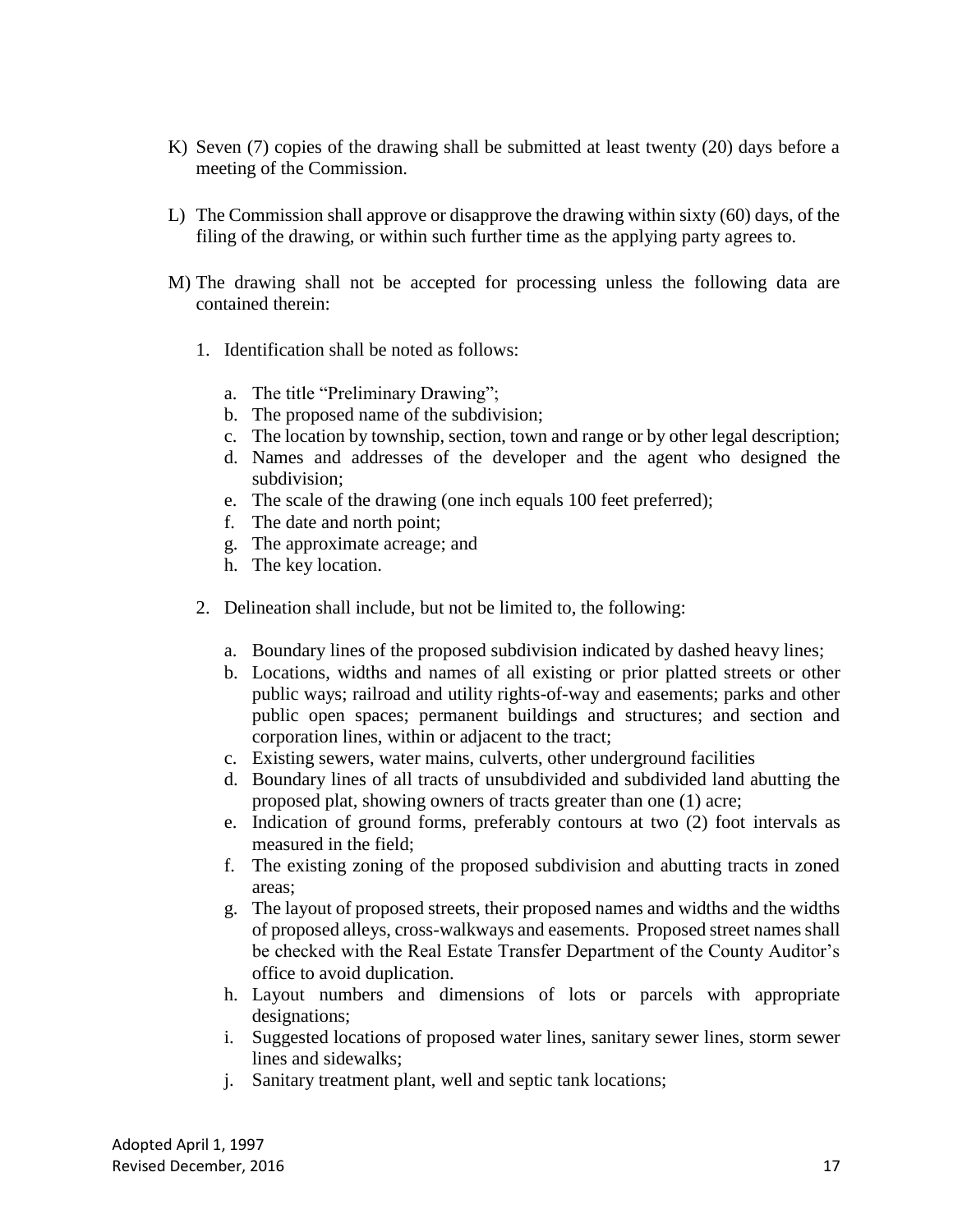- k. Where public water and sewer are not available, a submission of the results of soil percolation tests shall be filed with the application. The location of soil percolation tests shall be indicated and keyed to the result submitted.
- l. A diagram of proposed drainage development, including streets and lots, with indication of their outlet into existing facilities, and proposed elevations of drains at critical points;
- m. In critical areas, high water levels and areas subject to flooding;
- n. A screen planting plan, if any, and a street tree planting plan; and
- o. Proposed building set-back lines, showing dimensions.

#### **1123.05 Plat Requirements**

- A) The plat shall substantially conform to an approved preliminary drawing previously submitted, or the subdivider shall provide adequate data to permit a proper review of any proposal which has not been approved in a preliminary drawing.
- B) Prior to approval of a plat, the Planning Commission shall obtain certification from the proper departments that the required improvements have been made or are ensured to be in conformity to these regulations.
- C) The Chairman and Secretary of the Commission, provided that the plat is in accordance with these regulations, shall endorse his or her written approval on such plat or forthwith advise the developer of the rules not complied with by the plat.
- D) Upon approval by the Commission, necessary Whitehouse agencies and Whitehouse Council, the plat may be recorded with the County Recorder within six months. If the plat is not recorded within such time, the approval of the Commission shall be null and void.
- E) Before any building permit can be issued for lots in the plat, the plat shall be recorded in the office of the County Recorder.
- F) The tracing of the plat after recording shall be filed and retained in the office of the Administrator.
- G) The plat shall be a reproducible tracing, twenty (20) inches by thirty (30) inches in size.
- H) All information on the plat, including the signatures, shall be in black opaque ink or other medium that is readily reproduced by printing and photostatic processes.
- I) The plat shall contain the following:
	- 1. Identification
		- a. The name of the subdivision;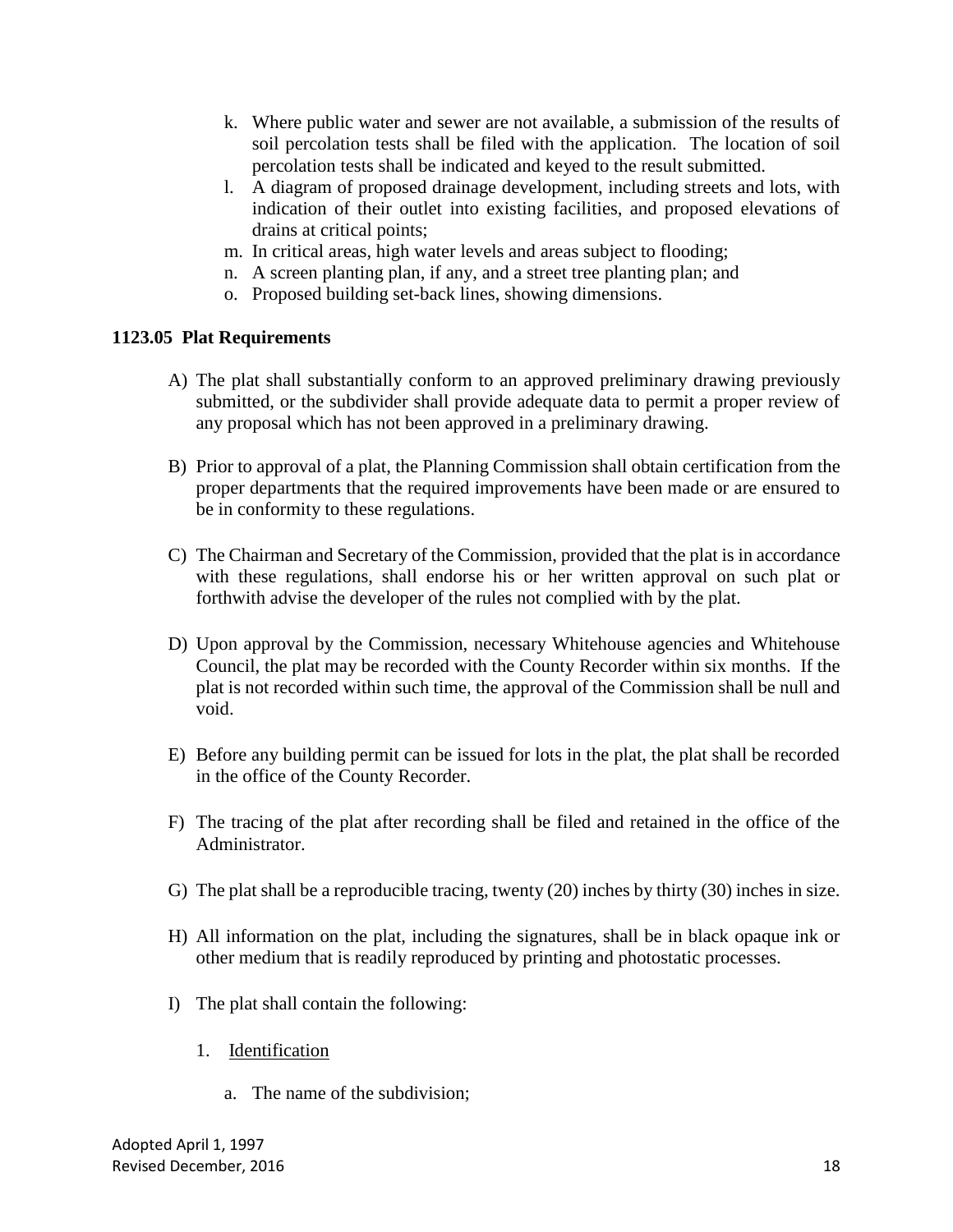- b. The location by township, section, town and range, and by other legal description as necessary;
- c. Names of owners and the signature and seal of the registered surveyor;
- d. The scale shown graphically;
- e. The date; and
- f. The north point.
- 2. Delineation
	- a. The boundary of the plat, based on an accurate traverse, with bearings and angular and linear dimensions in conformity to the legal description, superimposed with a heavy dashed line to indicate the limits of the plat;
	- b. True angles and distances to at least three (3) of the nearest established street lines or official monuments which shall be accurately described on the plat;
	- c. Subdivision boundary lines tied to section lines or other US Government Survey lines by distances and angles.
	- d. Accurate locations of monuments. One monument shall be placed at each change in direction on the boundary of the plat, and one monument shall be placed on the centerline of the right-of-way of each street intersection and at the beginning and end of each street curves.
	- e. Exact locations, widths and names of streets within and adjoining the plat, and exact locations and widths of alleys and cross-walkways. The name of a street shall not duplicate that of any existing street. Proposed street names shall be checked with appropriate public officials.
	- f. Exact locations and widths of easements for rights-of-way provided for public services, utilities or other purposes;
	- g. Lot or parcel numbers and lines with accurate dimensions in feet and hundredths of a foot;
	- h. Accurate designations of areas to be dedicated or reserved for public use, with the purpose indicated thereon;
	- i. Radii, internal angles, points of curvature, tangent bearings and lengths of all arcs;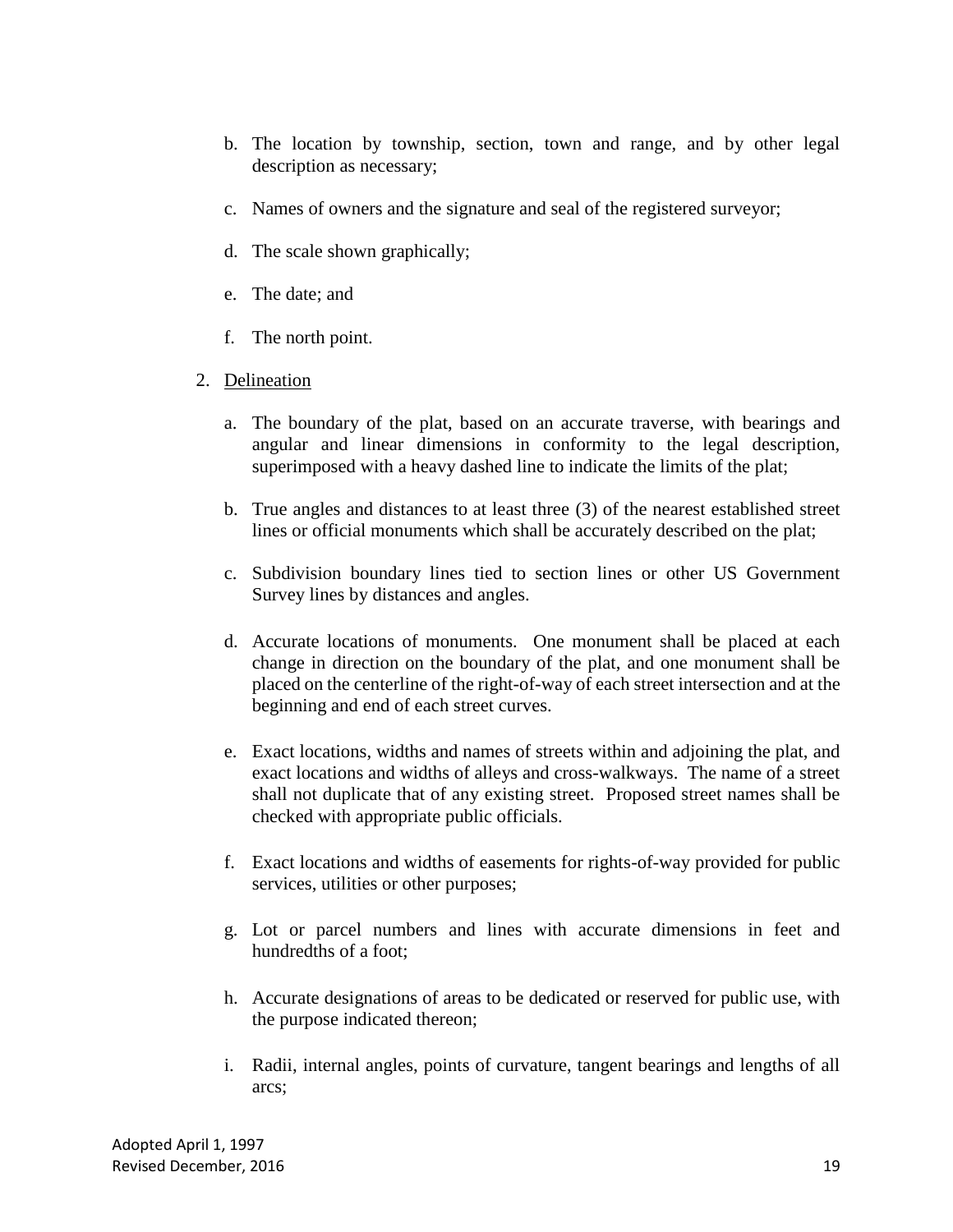- j. Building set-back lines accurately shown with dimensions; and
- k. The estimated elevation for the high water level as determined by the appropriate agency designated in Section 1131.12.

#### 3. Certification and Signatures

#### a. **Surveyor's Certification**.

I hereby certify that during \_\_\_\_\_\_\_\_\_\_\_\_\_\_\_\_\_\_\_\_\_\_\_\_\_\_\_\_\_\_\_\_, 20\_\_\_, I surveyed the property hereon described subdividing same into lots numbered consecutively from \_\_\_\_\_\_ to \_\_\_\_\_\_ both inclusive, and lettered \_\_\_\_\_ and \_\_\_\_\_. Distances are given in feet and decimal parts thereof. Concrete monuments have been set at each change in direction of the boundary of the plat and marked thus \_\_\_\_\_\_\_\_\_\_\_. Additional monuments marked thus \_\_\_\_\_\_\_\_\_\_\_\_\_\_ are to be set after the street improvements have been made.

\_\_\_\_\_\_\_\_\_\_\_\_\_\_Registered Surveyor No.

\_\_\_\_\_\_\_\_\_\_\_\_\_\_\_\_\_\_\_\_\_\_\_\_\_\_\_\_\_\_

#### **b. Owner's Certification**

I (we), the undersigned, owner(s) of the property hereon described, do hereby adopt the subdivision as shown on this plat, establish setback lines as shown, dedicate to public use the streets and rights-of-way as shown, except buffer lots which are dedicated on the condition that the abutting right-of-way dedication is extended or widened beyond said butter lots. I (we), do hereby establish easements as shown hereon and designated as utility easements for the purpose of permitting the construction, installation, relocation and maintenance of public or quasi-public utility facilities thereon. Maintenance shall include the right to remove any branches or other growth or obstructions that might interfere with the construction, maintenance or safe operation of utility lines or drainage facilities. I (we), further certify that I (we), will improve this subdivision with the following installations (statement of the specific sewer, water, pavement and other improvements to be installed).

\_\_\_\_\_\_\_\_\_\_\_\_\_\_\_\_\_\_\_\_\_\_\_\_\_\_\_\_\_\_\_\_ \_\_\_\_\_\_\_\_\_\_\_\_\_\_\_\_\_\_\_\_\_\_\_\_\_\_\_\_\_ \_\_\_\_\_\_\_\_\_\_\_\_\_\_\_\_\_\_\_\_\_\_\_\_\_\_\_\_\_\_\_\_ \_\_\_\_\_\_\_\_\_\_\_\_\_\_\_\_\_\_\_\_\_\_\_\_\_\_\_\_\_

Witnesses Owners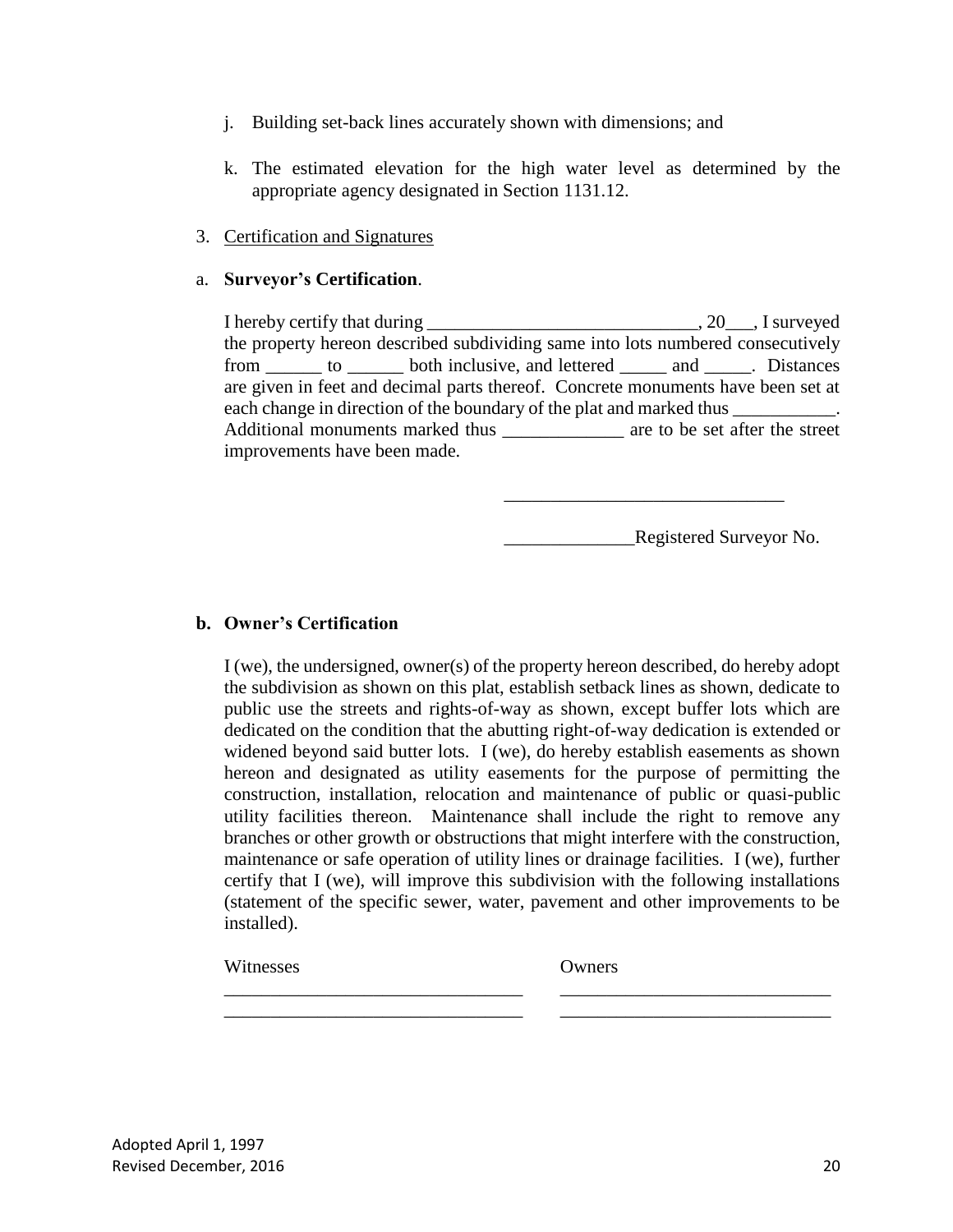#### **c. Notary**

State of Ohio ) SS County of Lucas )

On this \_\_\_\_\_ day of \_\_\_\_\_\_\_\_\_\_\_\_\_\_, 20\_\_\_, before me personally appeared  $\Box$ , and acknowledged the signing of this plat to be his (their) free act and deed for the purpose herein mentioned. Witness may hand and seal the day and year above written.

Notary Public

My Commission Expires: \_\_\_\_\_\_\_\_

\_\_\_\_\_\_\_\_\_\_\_\_\_\_\_\_\_\_\_\_\_\_\_\_\_\_\_\_\_\_

#### **d. Planning Commission**

We hereby certify that this plat is approved by the Whitehouse Planning Commission in accordance with the Subdivision Rules and Regulations for Whitehouse, Ohio.

\_\_\_\_\_\_\_\_\_\_\_\_\_\_\_\_\_\_\_\_\_\_\_\_\_\_\_\_\_\_\_ \_\_\_\_\_\_\_\_\_\_\_\_\_\_\_\_\_\_\_\_\_\_\_\_\_\_\_\_\_\_

Chairman Secretary

#### **e. Council**

This plat is hereby accepted and approved by Whitehouse Council this \_\_\_\_\_ day of \_\_\_\_\_\_\_\_\_\_\_\_\_\_\_\_\_, 20\_\_\_\_.

\_\_\_\_\_\_\_\_\_\_\_\_\_\_\_\_\_\_\_\_\_\_\_\_\_\_\_\_\_\_\_ \_\_\_\_\_\_\_\_\_\_\_\_\_\_\_\_\_\_\_\_\_\_\_\_\_\_\_\_\_\_

Clerk of Council, Whitehouse, Ohio Mayor, Whitehouse, Ohio

#### **f. County Tax Map Department**

Ownership of the property comprising this plat is correctly shown.

\_\_\_\_\_\_\_\_\_\_\_\_\_\_\_\_\_\_\_\_\_\_\_\_\_\_\_\_\_\_ Lucas County Tax Map Department

\_\_\_\_\_\_\_\_\_\_\_\_\_\_\_\_\_\_\_\_\_\_\_\_\_\_\_\_\_\_

#### **g. County Auditor**

This plat has been submitted for the purpose of appraisement this \_\_\_\_\_\_\_ day of  $\overline{\phantom{20}}$ , 20 $\overline{\phantom{20}}$ .

Lucas County Auditor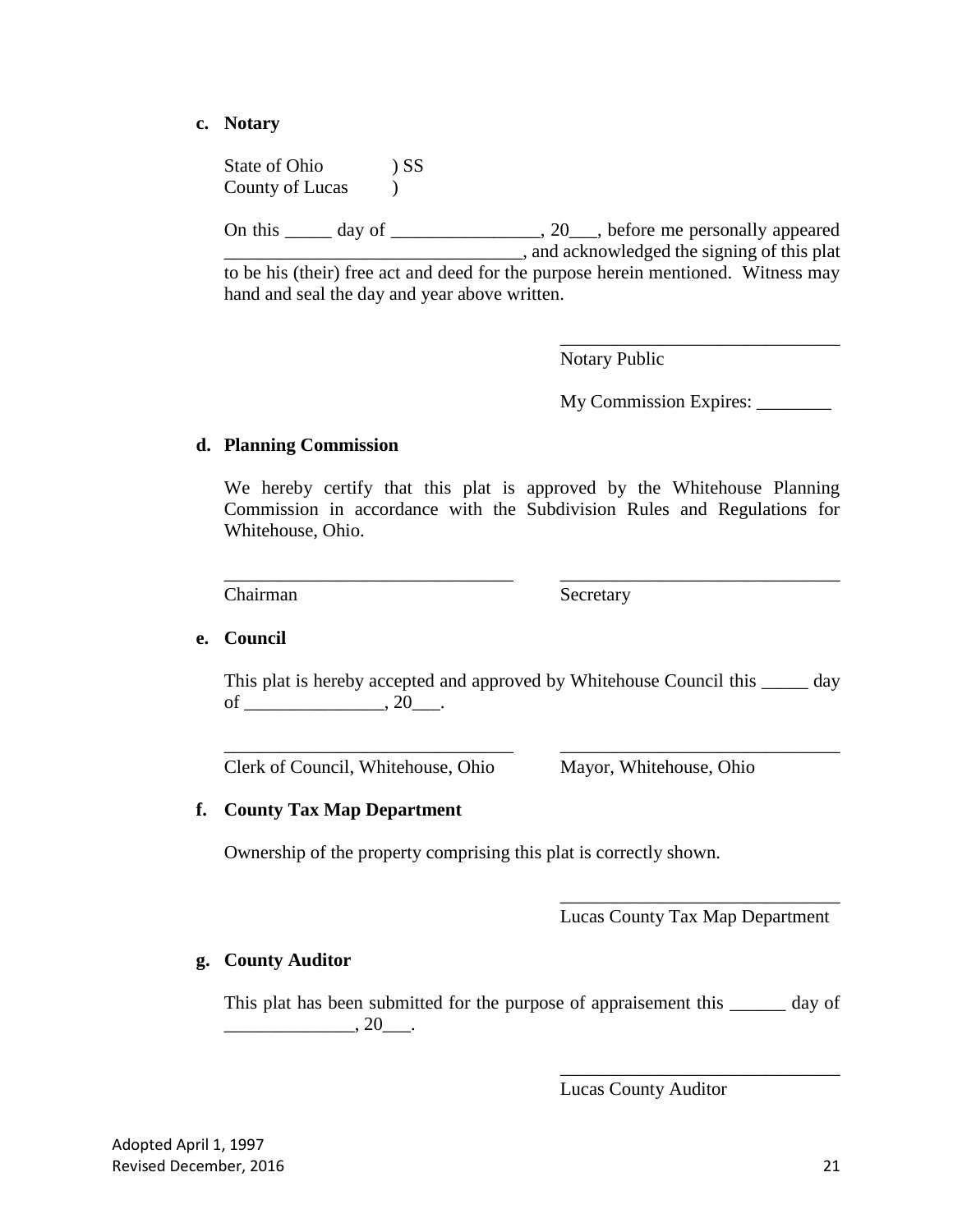#### **h. County Recorder**

Received for record this  $\_\_\_$  day of  $\_\_\_\_\_\_\_\_\_$ . 20, at  $\_\_\_\_\$ n. Recorded in Volume \_\_\_\_\_\_\_\_\_\_\_\_\_\_, Pages \_\_\_\_\_\_\_\_\_\_\_\_\_\_, Book of Plats.

Lucas County Recorder

\_\_\_\_\_\_\_\_\_\_\_\_\_\_\_\_\_\_\_\_\_\_\_\_\_\_\_\_\_\_

\_\_\_\_\_\_\_\_\_\_\_\_\_\_\_\_\_\_\_\_\_\_\_\_\_\_\_\_\_\_

#### **i. Whitehouse Administrator**

I find that the streets shown on this plat have been constructed in accordance with the specifications shown hereon and are in good repair and said streets are hereby accepted for public use pursuant to ORC Section 711.091.

Whitehouse Administrator \*

\*Note: Need not be signed prior to recording of plat unless ready for acceptance for public use.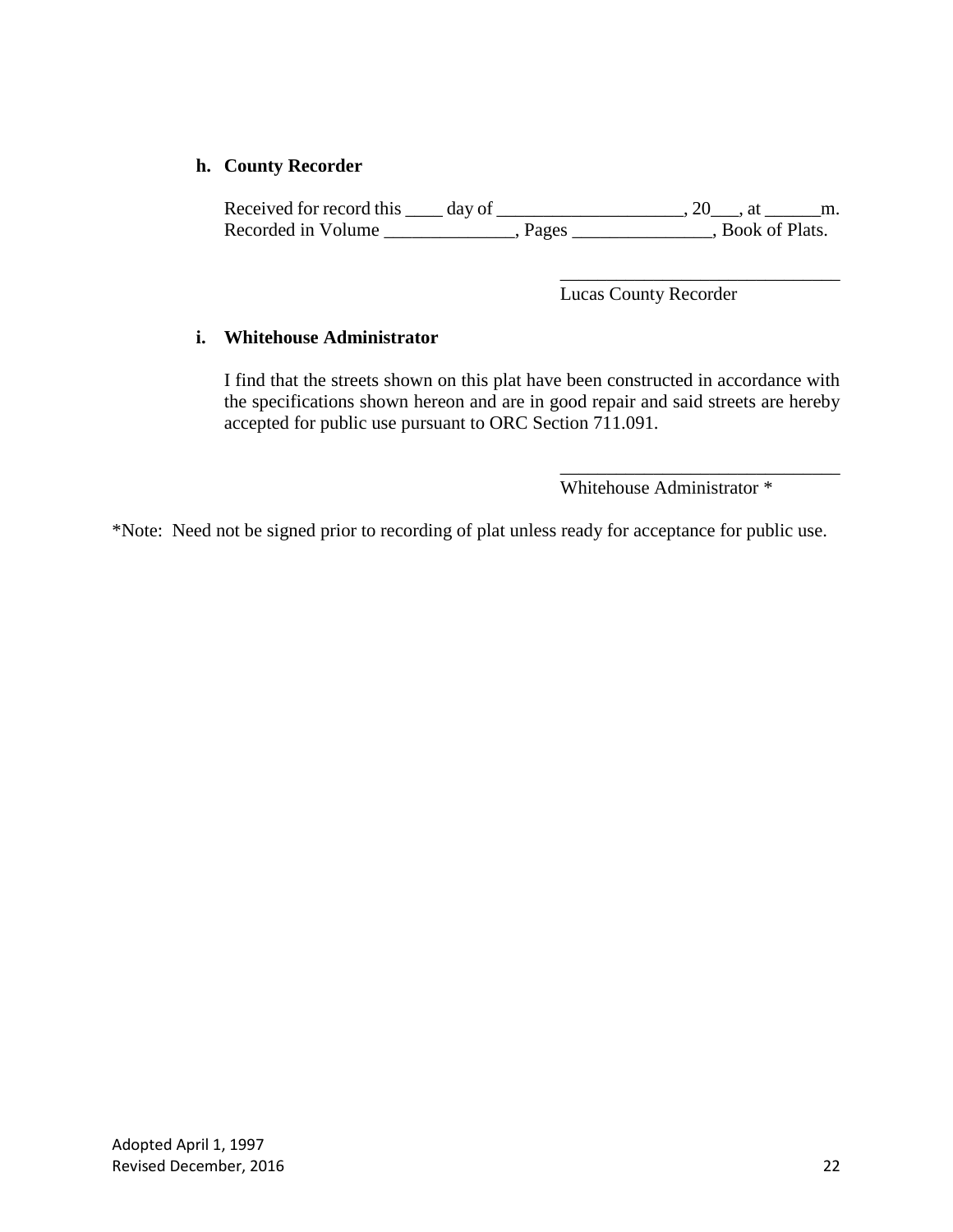## **Chapter 1127 Design Standards**

**1127.01 General Requirements; Variances 1127.06 Setbacks; Building Lines 1127.02 Lots 1127.07 Easements 1127.03 Streets 1127.08 Commercial Areas 1127.04 Blocks 1127.09 High Water Level 1127.05 Public Spaces**

### **Cross References**

#### **Ohio Revised Code**

| 711.04, 711.06   |
|------------------|
| 711.07, 711.11   |
| 711.15           |
| 711.34 et seq.   |
| 711.101, 711.132 |
|                  |

#### **1127.01 General Requirements; Variances**

A) The proposed subdivision and its ultimate use shall be in the best interests of the public welfare and the neighborhood development of the area.

\_\_\_\_\_\_\_\_\_\_\_\_\_\_\_\_\_\_\_\_\_\_\_\_\_\_\_\_\_\_\_\_\_\_\_\_\_\_\_\_\_\_\_\_\_\_\_\_\_\_\_\_\_\_\_\_\_\_\_\_\_\_\_\_\_\_\_\_\_

- B) The tract to be subdivided should not encroach upon an area designated for future public facilities. Such area shall be incorporated in the drawing and reserved for one (1) year after approval thereof, or for a longer period as may be mutually agreed upon, to allow the appropriate public agency time to acquire such land.
- C) Variations, exceptions and/or modifications to these regulations may be made by the Planning Commission in specific cases where it is deemed that unusual topographical or other exceptional conditions require such variation, exception and/or modification, provided that plats are self-contained and do not encroach unfavorably on or interfere with the normal development of abutting properties.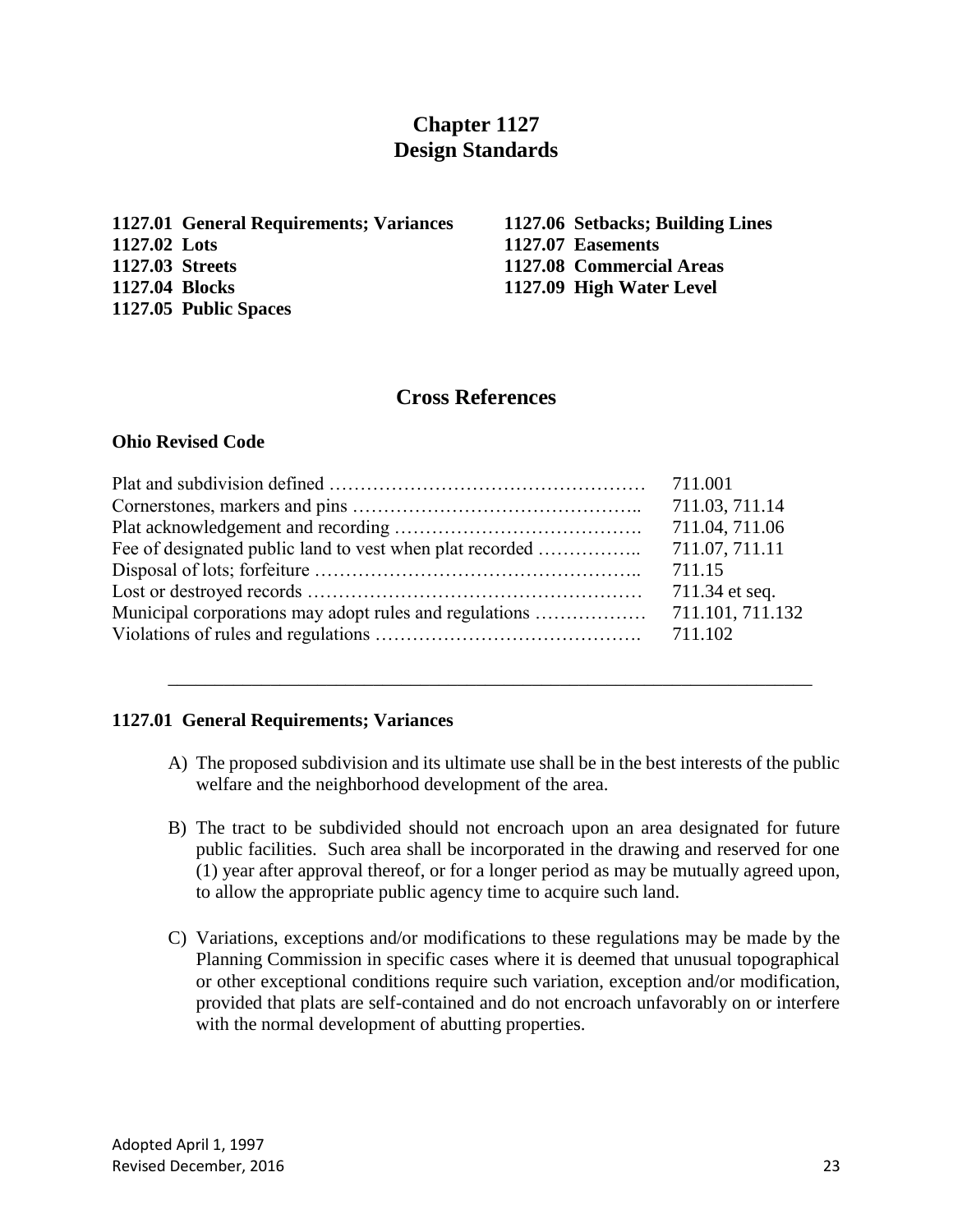#### **1127.02 Lots**

#### A) Lot Dimensions

- 1. All lots shall conform to the minimum dimensional requirements of the Zoning Code.
- 2. Where lots are more than double the minimum lot width and/or lot area required for the zoning district, the Planning Commission may require that those lots be arranged so as to allow further subdivision and the opening of future streets where they would be necessary to serve potential lots, all in compliance with the Zoning Code and these regulations. Depth and width of properties reserved or laid out for business, commercial, or industrial purpose shall be adequate to provide for the offstreet parking and loading facilities required for the type of use and development contemplated, as established in the Zoning Code.

#### B) Lot Arrangement

All lots shall abut on a public street or place.

#### C) Corner Lots

- 1. All corner residential lots shall have extra width sufficient for maintenance of building lines on both streets. The minimum width shall be one hundred (100) feet.
- 2. Dimensions of corner lots shall be large enough to allow for erection of buildings, observing the minimum front yard setback from both streets.

#### D) Lot Orientation

In general, side lot lines shall be at right angles to street lines (or radial to curving street lines) unless a variation from this rule will give a better street or lot plan.

- E) Double Frontage Lots and Access to Lots
	- 1. Double frontage and reversed frontage lots shall be avoided except where necessary to provide separation of residential development from traffic arterials or to overcome specific disadvantages of topography and orientation.
	- 2. Lots shall not, in general, derive access exclusively from a major or secondary street. Where driveway access from a major or secondary street may be necessary for several adjoining lots, the Planning Commission may require that such lots be served by a combined access drive in order to limit possible traffic hazards on the street. Where possible, driveways should be designed and arranged so as to avoid requiring vehicles to back into traffic on major and secondary arterials.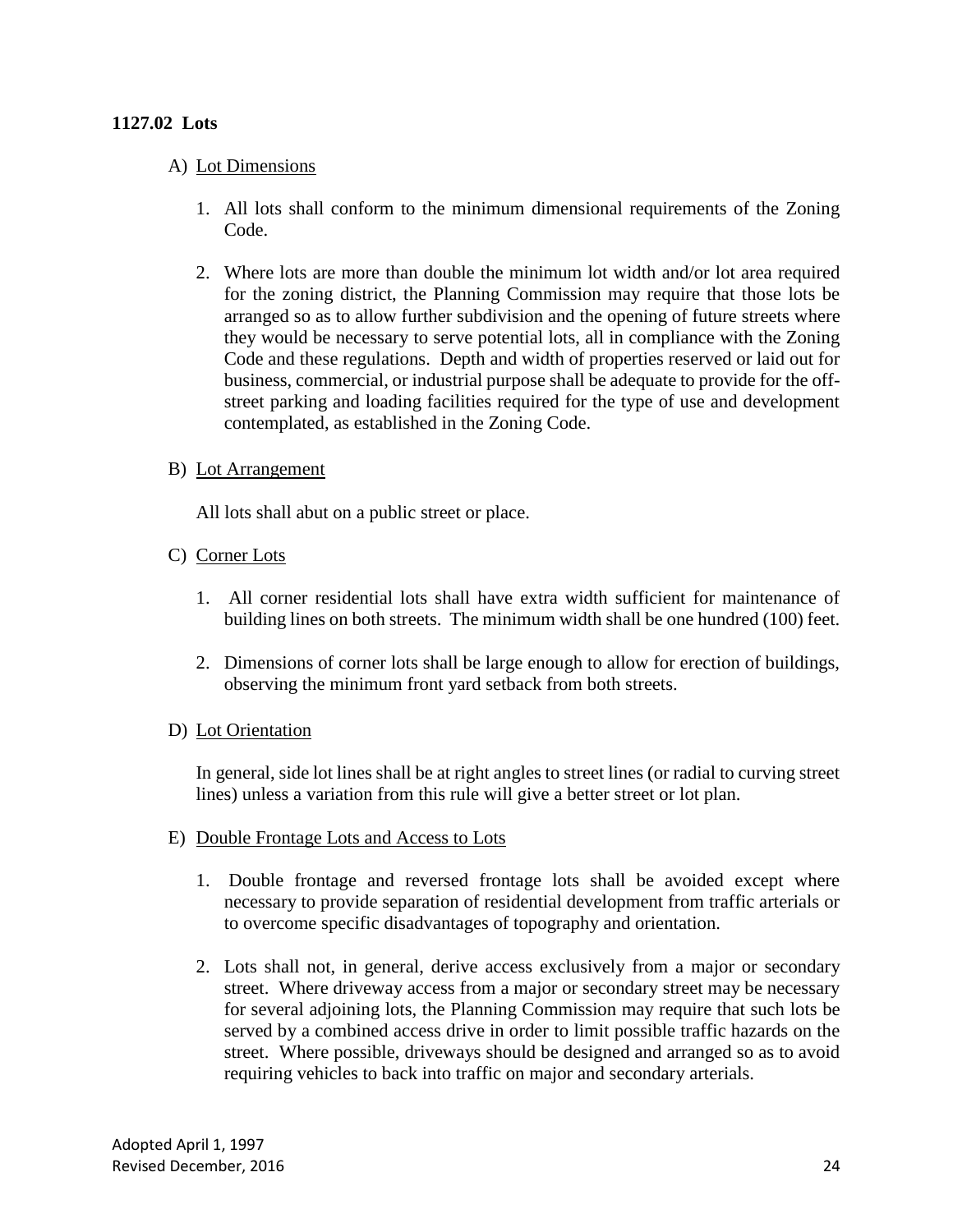- 3. Any lot having an area of twenty thousand (20,000) square feet or less shall not be deeper than three (3) times its width and contain a minimum width of ninety (90) feet.
- 4. Any lot over twenty thousand (20,000) square feet in area shall not be deeper than two and one-half (2-1/2) times its width.
- 5. All lots shall have a minimum lot width of ninety (90) feet and a minimum lot depth of one hundred twenty (120) feet.

#### **1127.03 Streets**

- A) Streets shall be planned for convenient circulation toward the principal directions of travel, bus routes, schools and playgrounds. The pattern shall be continuous but indirect enough to discourage an excessive amount of through traffic. On the interior design, T-type intersections shall be predominant, while cross-intersections shall be avoided except at major streets. The street patterns shall include some extensions to the boundaries of the development to provide circulation between adjoining neighborhoods.
- B) Street widths shall conform to the following minimums:

| <b>Classifications</b>                                     | <b>Right-of-Way Width (in feet)</b> |
|------------------------------------------------------------|-------------------------------------|
| Expressway                                                 | <b>200</b>                          |
| Principal Arterial                                         | 140                                 |
| Minor Arterial – dominant major street or main county road | 100                                 |
| Major Collector – major street                             | 100                                 |
| Secondary Major – local collector                          | 80                                  |
| <b>Minor Street</b>                                        | 66                                  |
| Alley                                                      | 20                                  |

Such classification and widths shall conform to the designation as contained in the Master Plan.

- C) Streets shall intersect each other at as nearly right angles as possible. Intersections having more than four (4) corners shall be prohibited.
- D) New streets shall be a continuation of existing streets or provide a minimum jog of one hundred fifty (150) feet from the centerline of existing street alignment.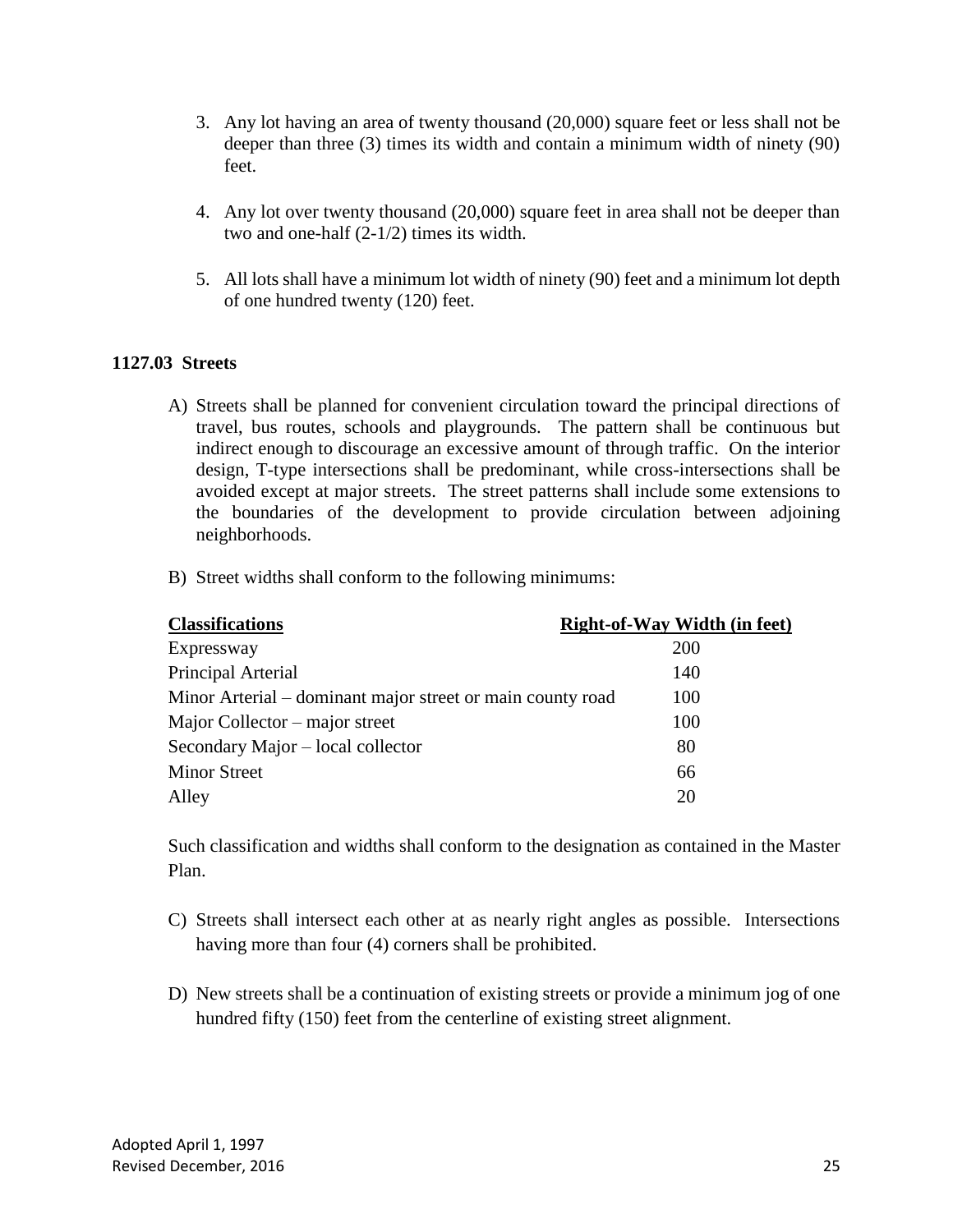- E) Cul-de-sac streets shall not be over six hundred (600) feet in length and the terminus shall be a circular area with a minimum diameter of one hundred forty (140) feet. Any water mains serving a cul-de-sac shall be looped.
- F) A two (2) foot buffer lot shall be required at the terminus end of a stub street which abuts unplatted/undeveloped land.
- G) Private streets shall be constructed to Whitehouse standards.
- H) Streets and subdivisions shall not be duplicated in name nor confused with existing names.

#### **1127.04 Blocks (definition of Block has been added in Chapter 1119.02)**

- A) Blocks shall be designated to accommodate lots of a size required for the zoning district and to provide convenient circulation, service and safety on the boundary streets. The block shall be designed so that rear lot lines coincide with drainage courses, railroads and divisions in land use.
- B) The maximum length of a block shall generally be one-fourth (1/4) of a mile or one thousand three hundred twenty (1,320) feet. The Planning Commission may require a cross walkway in a block that exceeds nine hundred (900) feet.
- C) The width of a block shall be sufficient to accommodate two (2) tiers of lots, except a single tier of lots which have a greater depth than the minimum requirement of one hundred twenty (120) feet may be required to separate residential development from major streets adjoining nonresidential uses or unusual topographic or natural features. An easement for screen planting of at least ten (10) feet in depth may be required along the lots abutting such major street or nonresidential land use, and such easement shall not be traversed by vehicles.
- D) Blocks for multifamily, commercial or industrial subdivisions shall be adequate to accommodate the building sites and to provide the yards, service drives, off-street parking and other required facilities.

## **1127.05 Public Spaces**

A) Due regard shall be shown for the preservation of outstanding natural and cultural features, such as scenic spots, watercourses and historic sites.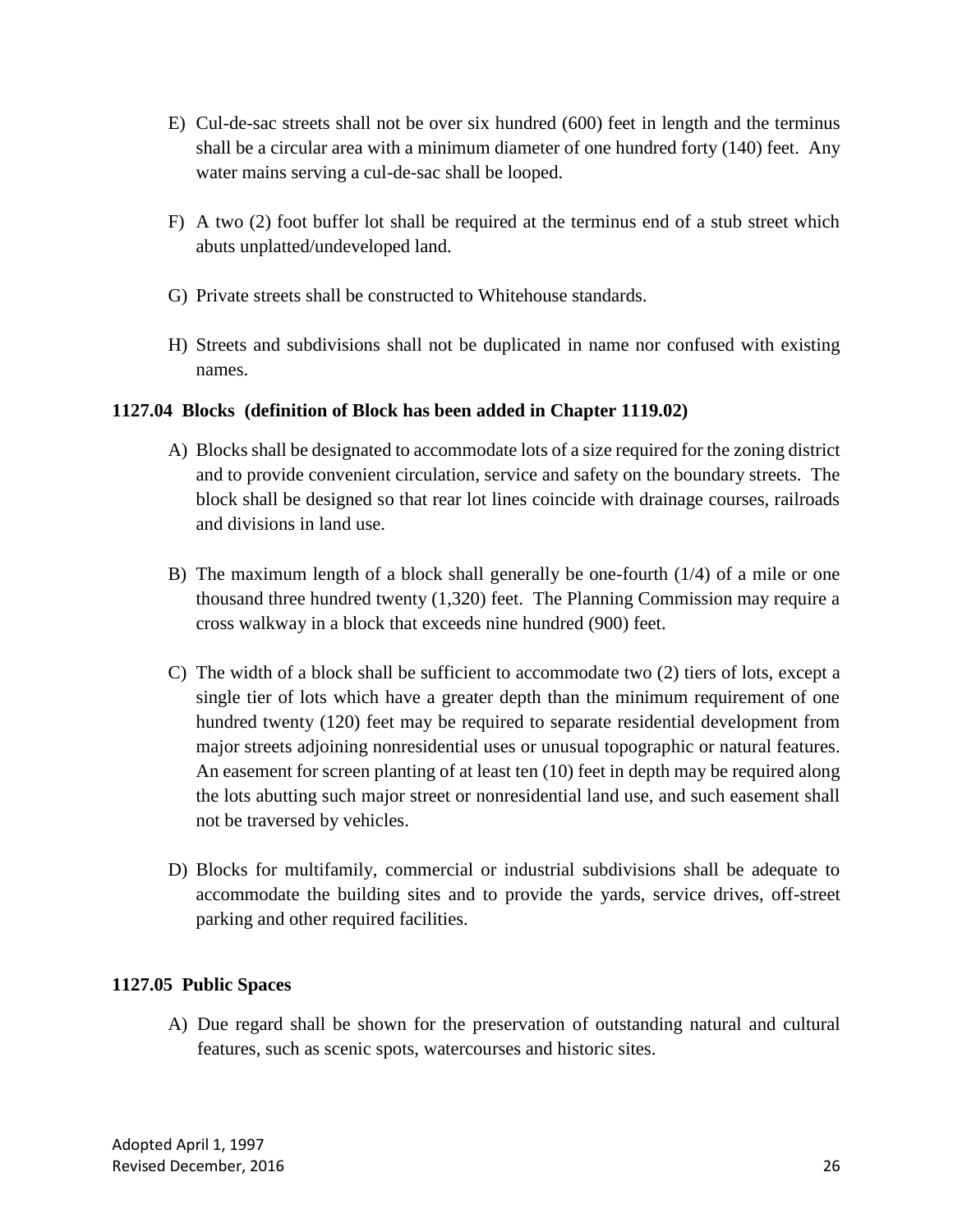- B) It is recommended that when available, sites be joined by walking trails and/or multiuse paths to existing walkway easements to provide convenient pedestrian access to all portions of the subdivision and other areas in the municipality, such as shopping, parks and schools.
- C) In cases of green space reserved for exclusive use of residents of a project or for parkland created and maintained by a homeowners' association, restrictions for use of the land shall be placed on the subdivision or plat drawing and on deeds for the land.

#### **1127.06 Setbacks, Building Lines**

All lots, including commercial, industrial and residential lots, shall have a minimum setback or building line of thirty (30) feet from the right-of-way, except where the Zoning Code requires a greater amount. In such case the greater of the two shall be required.

#### **1127.07 Easements**

- A) Utility easements five (5) feet in width shall be provided along the rear of each lot and/or along side lot lines where necessary. Such easements shall provide continuous easement to streets or alleys where necessary.
- B) Open ditch easements equal to the width of the required cross-section of such ditch plus twenty (20) feet on one side shall be provided.
- C) Easements for enclosed drainage systems shall be a minimum of fifteen (15) feet in width.

## **1127.08 Commercial Areas**

- A) A commercial subdivision may show lots which need not conform to any minimum width or area, but it shall show the location within which buildings may be erected and the area that is to be reserved for off-street parking and service areas.
- B) The location for vehicular movement between the area and adjacent streets shall be indicated, and restrictions shall be recorded upon the plat which will restrict such vehicular movement to the location shown on the plat.
- C) Easements may be required providing for vehicular movement through parking areas and to and from service areas, as well as easements which can be improved as buffer areas wherever the area adjoins property zoned for a residential use. The installation of plantings, walls, fences or other improvements that will ensure a satisfactory buffer, or a protective screen within such easement, may be required.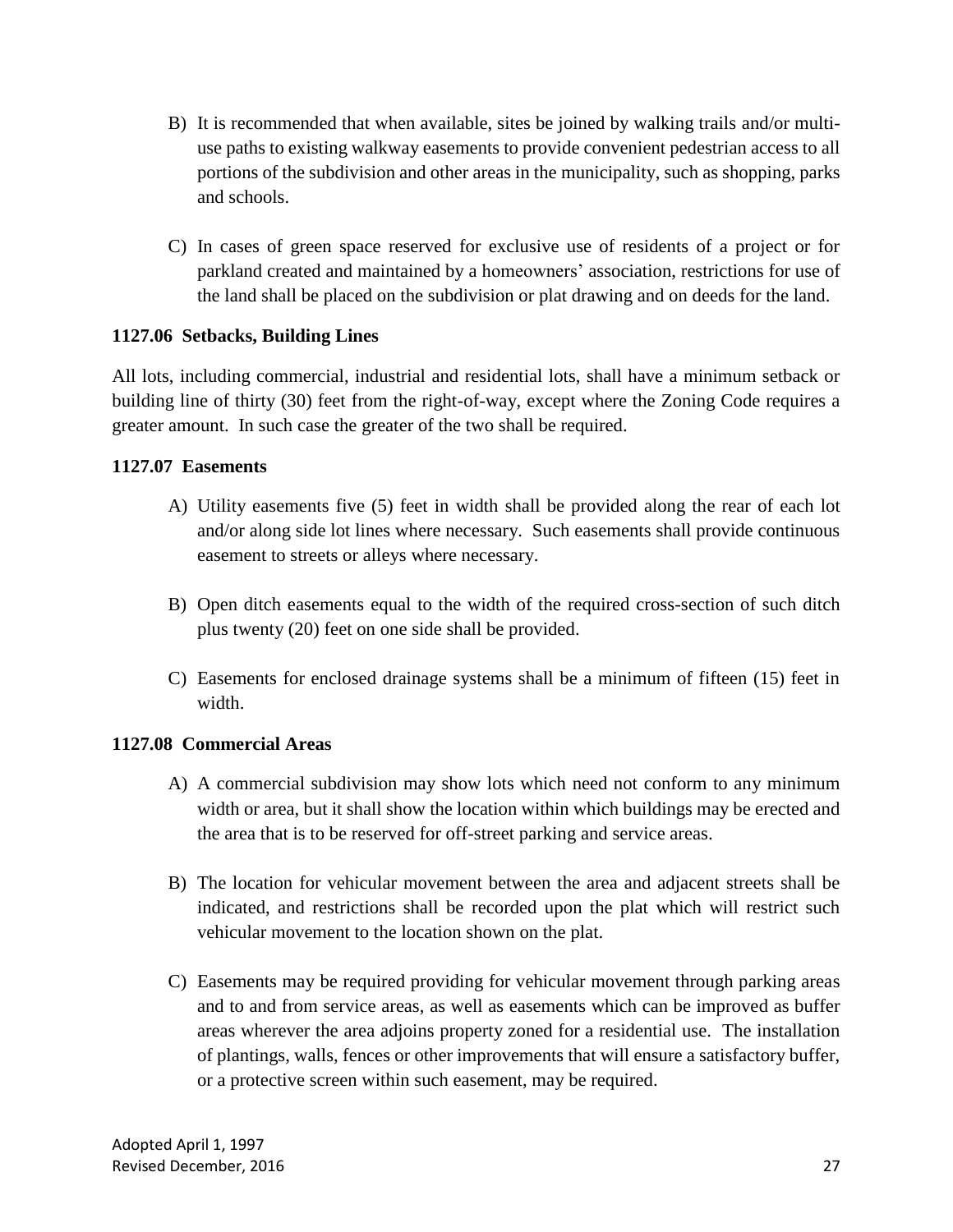#### **1127.09 High Water Level**

No plat will be approved when more than 10% of the lots planned thereon are in excess of one (1) feet below the high water level at the building site.

#### **1127.10 Street Tree Requirements**

- A) Prior to approval of a Final Plant, the subdivider shall prepare a Street Tree Plan for review and approval by the Tree Commission. The subdivision is encouraged to confer with the Tree Commission prior to the preparation of such plan.
- B) Street trees adjacent to any frontage of a subdivision lot, except those trees designated in the approved Street Tree Planting Plan as the responsibility of the subdivider, will be planted in accordance with the regulations specified in *Codified Ordinances, Part Nine – Streets, Utilities and Public Services Code, Chapter 910 – Street Trees*.
- C) Prior to approval of a Final Plat, the subdivider shall pay a fee as determined from time to time by Council for each street tree designated in the approved Street Tree Plan as the responsibility of the subdivider. The Village will plant the aforementioned trees at an appropriate time considering availability, weather conditions, and nearby construction activities.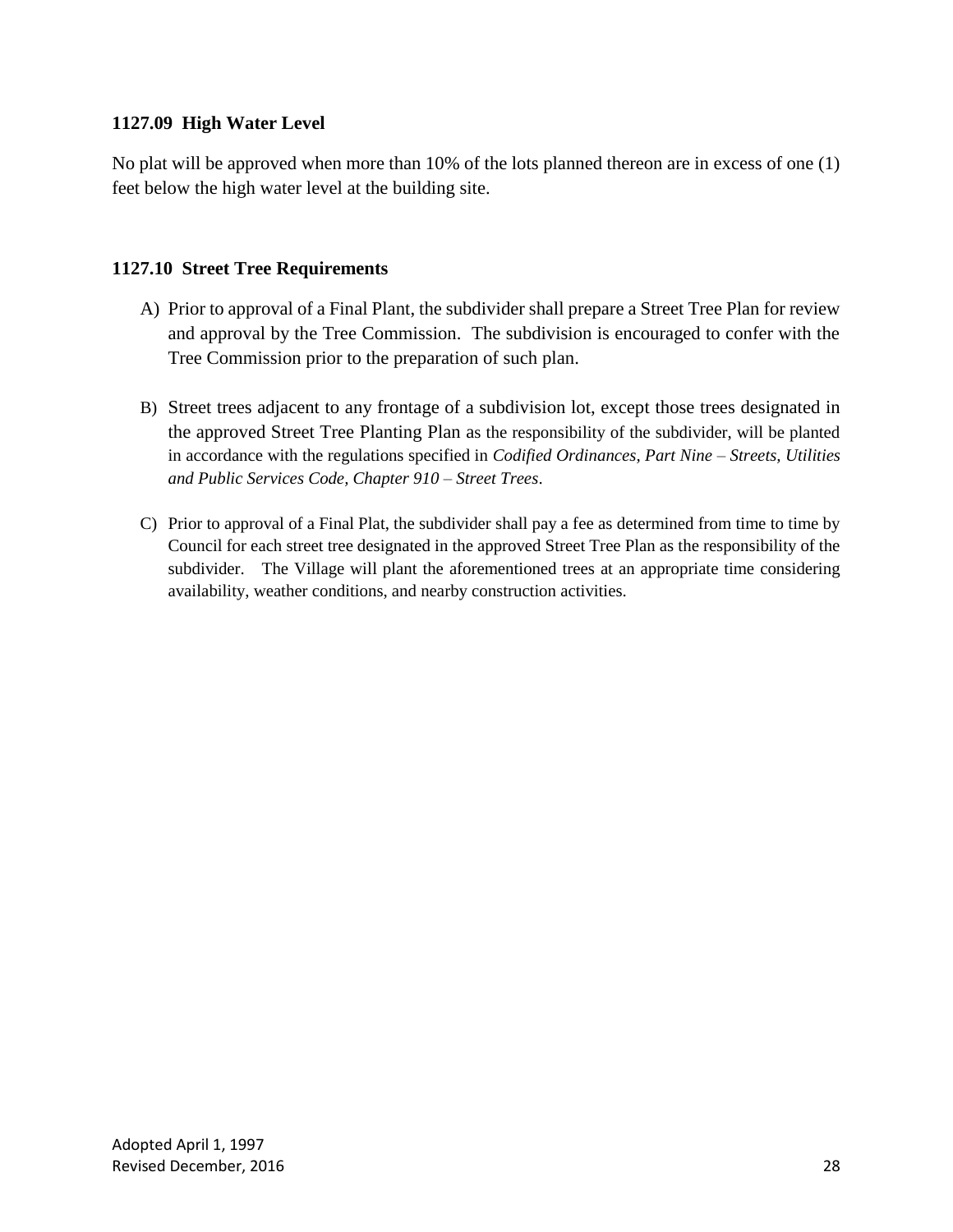## **Chapter 1131 Improvements**

|                        | 1131.01 Conformity Required; Improvements Required Prior to Plan Approval |                                     |
|------------------------|---------------------------------------------------------------------------|-------------------------------------|
|                        | 1131.02 Grading; Ground Elevations                                        | 1131.08 Other Utilities             |
| <b>1131.03 Streets</b> |                                                                           | 1131.09 Sidewalks                   |
| 1131.04 Water          |                                                                           | 1131.10 Monuments                   |
|                        | 1131.05 Sanitary Sewers                                                   | <b>1131.11 Financial Guarantees</b> |
|                        | 1131.06 Storm Sewers                                                      | 1131.12 Construction Standards      |
|                        | 1131.07 Street Lights                                                     | 1131.13 Administration by Planning  |
|                        |                                                                           | <b>Commission</b>                   |

#### **Cross References**

#### **Ohio Revised Code**

|                                                        | 711.03, 711.14   |
|--------------------------------------------------------|------------------|
|                                                        | 711.04, 711.06   |
|                                                        | 711.07, 711.11   |
|                                                        | 711.15           |
|                                                        | 711.34 et seq.   |
| Municipal corporations may adopt rules and regulations | 711.101, 711.132 |
|                                                        | 711.102          |
|                                                        |                  |
|                                                        |                  |

#### **1131.01 Conformity Required; Improvements Required Prior to Plan Approval**

Subject to the limitations thereon provided in ORC 711.10, all plats of subdivisions of land shall conform to the improvement regulations contained in this chapter. The subdivider shall provide, construct, install, and pay for the minimum improvements specified in this chapter, or shall give assurance therefor in accordance with Section 1131.11, prior to the approval and recording of the plat.

\_\_\_\_\_\_\_\_\_\_\_\_\_\_\_\_\_\_\_\_\_\_\_\_\_\_\_\_\_\_\_\_\_\_\_\_\_\_\_\_\_\_\_\_\_\_\_\_\_\_\_\_\_\_\_\_\_\_\_\_\_\_\_\_\_\_\_\_\_

#### **1131.02 Grading; Ground Elevations**

- A) Lots shall be graded so that all storm water will properly drain therefrom.
- B) The minimum ground elevation at the building side for all lots in a flood plain or adjacent to or affected by a flood plain area, shall be at a minimum elevation of one (1) foot above the estimated high water level. Such lots shall be graded to the estimated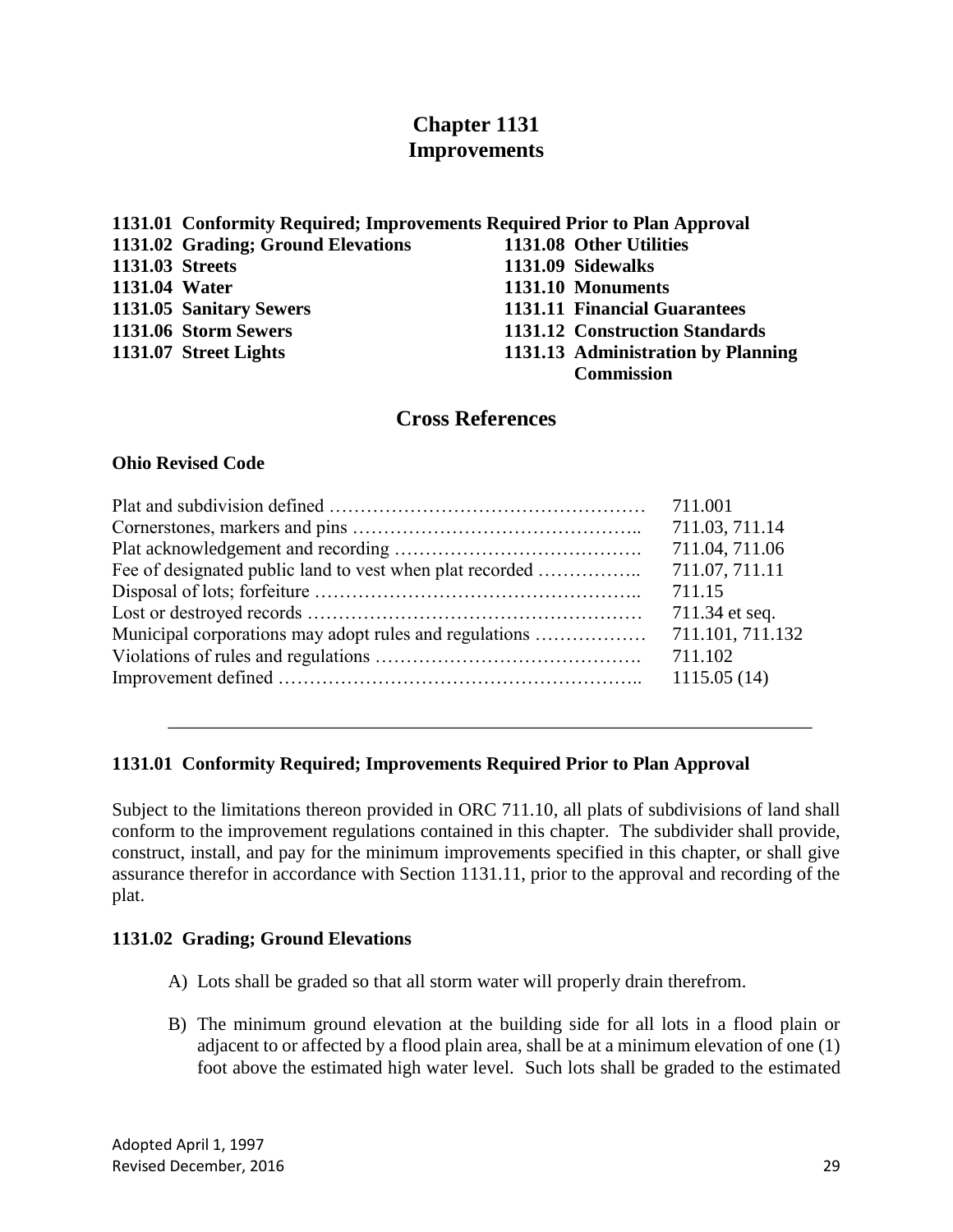high water level before final acceptance of the improvements required by this chapter. The minimum ground elevation at the building site shall be designated on the plat.

#### **1131.03 Streets**

- A) Streets in a subdivision shall be improved with a hard surface pavement with adequate drainage and shall be a minimum width of twenty-nine (29) feet. There shall be a curb along each side of such surfacing.
- B) Additional pavement lanes may be required for commercial developments to provide acceleration-deceleration lanes and/or left-turn lanes.
- C) A greater width of pavement, not to exceed forty (40) feet, may be required in industrial or special apartment developments.
- D) Minimum pavement gutter elevations shall be at or above the hydraulic grade line for a ten (10) year frequency storm.

#### **1131.04 Water**

- A) When an adequate public water line is within one thousand (1,000) feet of the subdivision, such line shall be extended so that each lot has access to the public water supply.
- B) When a public water supply system is used and lots are less than twelve thousand (12,000) square feet, sanitary sewer shall be provided and connected to a public system or an approved treatment plant, except as provided in Section 1131.05 (D).
- C) Where an adequate public water line is not available, a well may be the source of water supply for each lot if such well and the water quality meet the health standards of the appropriate Board of Health and if the lots are twenty thousand (20,000) square feet or more in size.
- D) Minimum water main or eight (8) inches cast iron pipe or other approved pipe shall be required.

## **1131.05 Sanitary Sewers**

A) **Public System**. When the proposed subdivision is located within one thousand (1,000) feet of an adequate sanitary sewer line, a connection to the line shall be provided for each lot by the developer.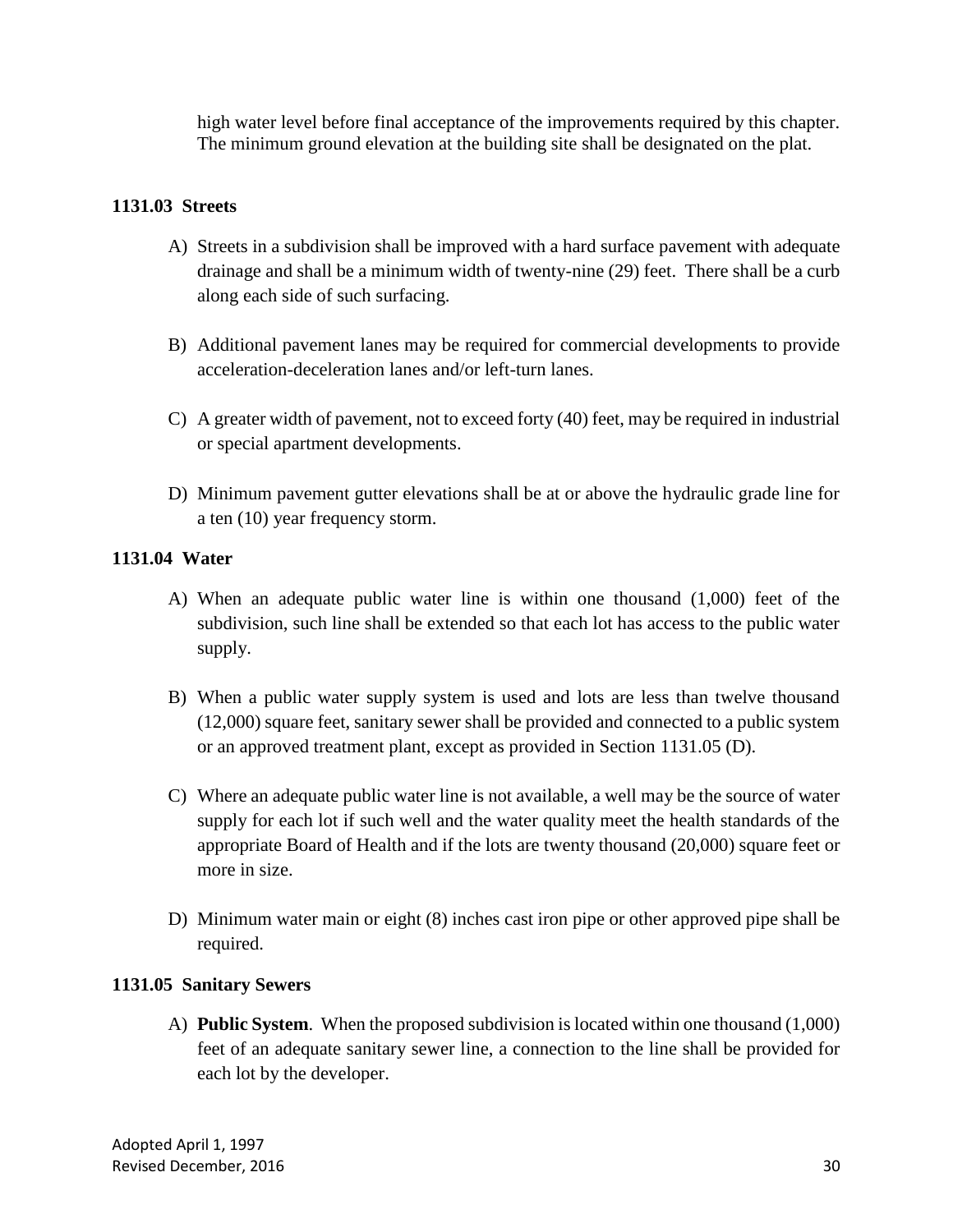#### B) **Independent Systems**.

- 1. When lots are less than twenty thousand (20,000) square feet and a sanitary sewer is not available, an adequate sanitary treatment plant and the necessary sanitary sewer lines accessible to each lot shall be provided by the developer. The system, where practicable, shall be designed so that it can be integrated into the Master Plan of sanitary sewers when public sewers are installed.
- 2. Where a number of subdivisions are proposed to be on adjacent tracts, and/or sufficient buildable property is in close proximity to each other, Council may cause to have constructed a sanitary treatment plant and necessary lines, except laterals, to serve the plats, and may assess the cost thereof to the benefited owners.
- C) **Sanitary Manholes**. The minimum elevation of the top of any sanitary manhole casting shall be not less than the estimated twenty-five (25) year high water level.

## D) **Septic Tanks**.

- 1. Septic tanks may be used for lots of twenty thousand (20,000) square feet or more in an area if soil percolation tests, as prescribed by the appropriate Board of Health, have indicated a reasonably useful life for such disposal methods. Other methods of disposal may be approved by the Board of Health.
- 2. Subject to the approval of the Board of Health, septic tanks may be used on lots of less than twenty thousand (20,000) square feet when the plat is in an area that can expect trunk sewers to be extended to it within two (2) years, as determined by the Whitehouse Engineer, but sanitary lateral sewers serving each lot, properly installed and blocked off, shall be provided.

## **1131.06 Storm Sewers**

- A) Drainage laterals, including an adequate outlet, shall be designed and constructed to provide for disposal of all surface water. In subdivisions employing septic tanks, the drainage system shall, in addition, provide a drainage outlet a minimum of three (3) feet below the mean ground level for each lot.
- B) A drainage ditch shall be enclosed when the enclosure is equivalent in capacity to fortyeight (48) inches in diameter or less. Such enclosure shall be constructed, installed and paid for by the subdivider. All other drainage ditches in the subdivision shall be realigned, widened and/or deepened to accommodate storm water runoff from the subdivision. All structures shall be enclosed within the new street right-of-way. Such enclosure shall be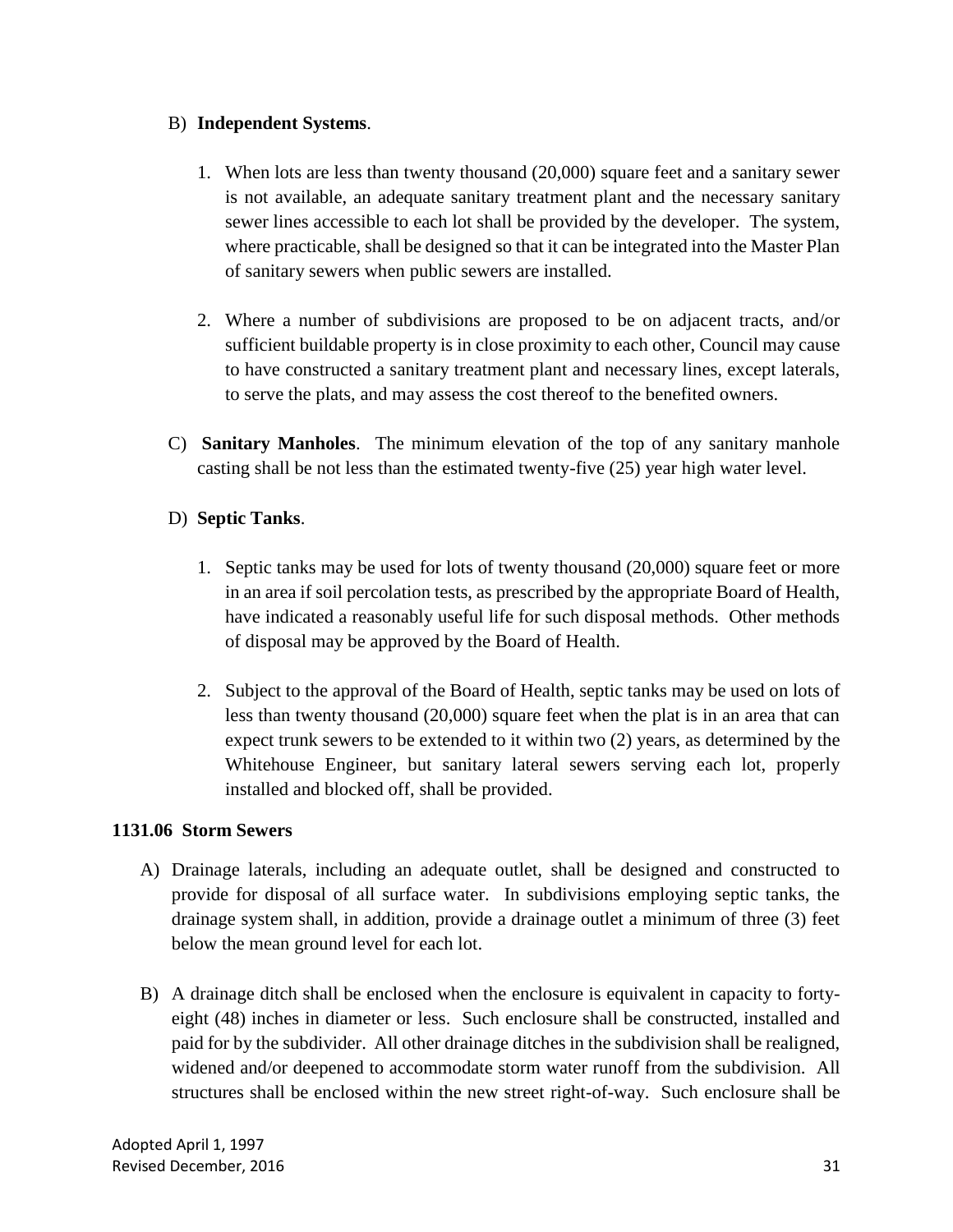adequate to handle the storm drainage and shall be constructed, installed and paid for by the subdivider.

C) Storm hydraulic grade lines shall be based on estimated runoff conditions, in watershed, ten (10) years from the time the improvement is made.

## **1131.07 Street Lights**

Provision shall be made for installing street lights on all streets in accordance with the current design standards.

## **1131.08 Other Utilities**

- A) All electric, telephone, fiber optic, cable and other wires shall be located, where practical, within easements provided therefor.
- B) Electrical service for street lights located on a street shall be located, where practical, within easements on side lot lines. Main and service lines shall be placed underground within the easement provided in all subdivisions, unless the Planning Commission grants permission to erect poles.

## **1131.09 Sidewalks**

Concrete sidewalks shall be installed in accordance with the Whitehouse Sidewalk Plan.

## **1131.10 Monuments**

- A) Subdivision boundary corners and the four (4) corners of street intersections shall be definitely marked with permanent monuments. A permanent monument shall be concrete, six (6) inches in diameter by thirteen (13) inches, or six (6) inches by six (6) inches by thirty  $(30)$  inches, with a three-fourth  $(3/4)$  inch iron pipe cast in the center. If conditions prohibit the placing of monuments on-line, off-set marking will be permitted, provided that exact off-set courses and distances are shown on the subdivision plat.
- B) One (1) such monument shall be placed at each change in direction of the boundary and on one (1) side of the street at the beginning and end of each curve.

## **1131.11 Financial Guarantees**

All improvements, such as streets, utilities, sidewalks, trees, monuments and other facilities, required in this chapter shall be completed to the satisfaction of Council, unless the subdivider files with the Clerk of Council a bond with surety in such form as shall be approved by the Whitehouse Solicitor, or deposits in escrow, with like approval, an amount which is one hundred ten (110%) percent of the estimated cost by the Whitehouse Engineer. Such bond or escrow